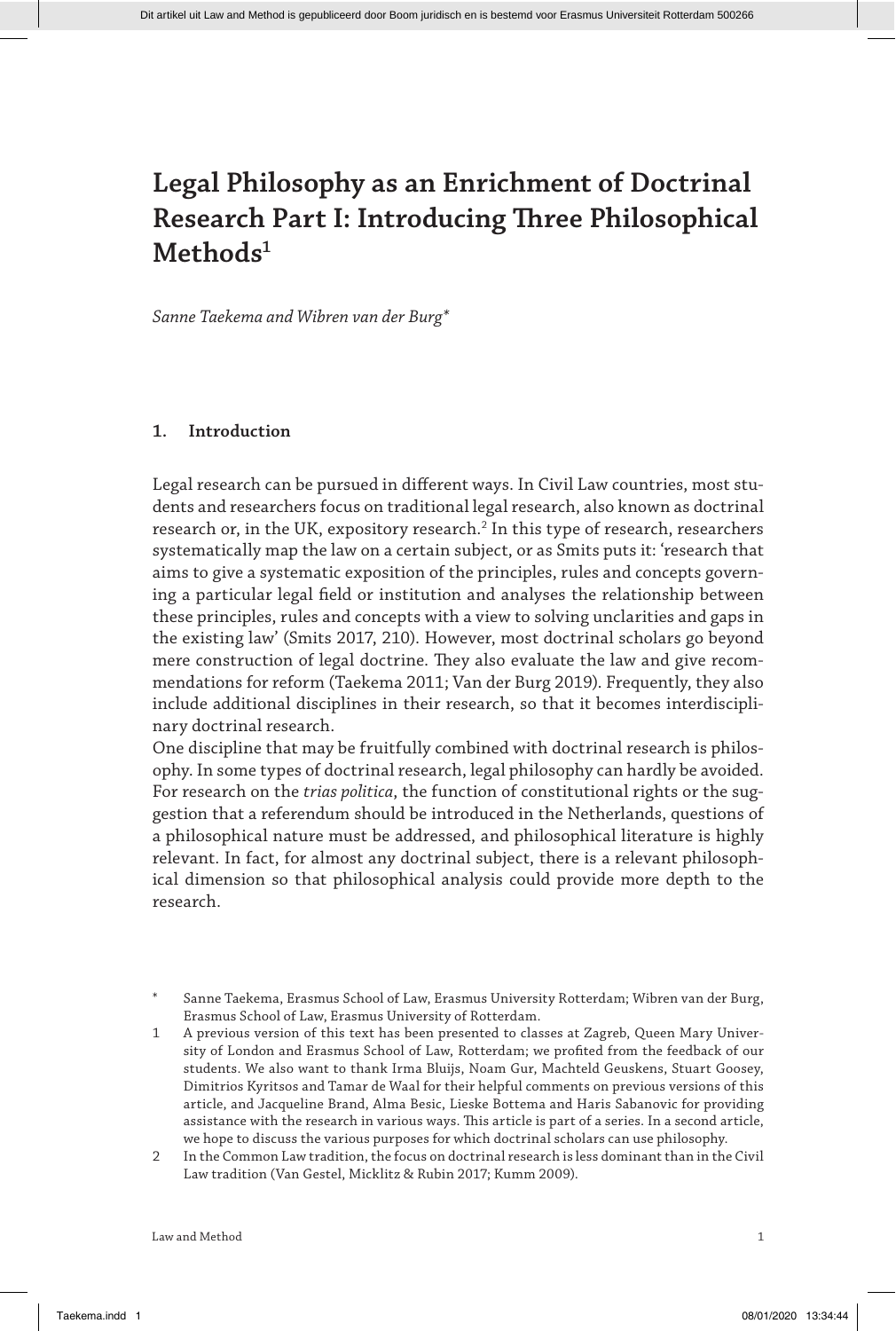Including philosophy in a doctrinal research project may seem daunting: how can legal scholars without philosophical training give a good account of philosophical arguments or theories? Indeed, constructing original philosophical theories may be asking for too much. However, in this article we aim to show that a more modest use of philosophical methods in a doctrinal project is feasible. There are many different philosophical methods, and they are often correlated with specific philosophical traditions. A Kantian philosopher not only has different substantive views compared with those of a utilitarian, but also uses different methods. There are, however, also some general methodological approaches that can be useful and feasible for doctrinal scholars.

The aim of this article is to give an account of three general philosophical methods that, in our view, are most relevant and feasible for doctrinal legal scholars. When teaching research methods classes to legal Ph.D. students, we could not find suitable general materials to provide a starting point for their philosophical research. Available texts usually are restricted to specific philosophical traditions or focus on substantive issues, not on methods. This text is meant as a general introduction for doctrinal scholars without a philosophical background, rather than as a contribution to philosophical debates on methods.

This restriction to philosophy as an enrichment of doctrinal research has implications for which methods to discuss. We focus on three methods that are largely continuous with methods used in doctrinal research.<sup>3</sup> These have the advantage of being partly familiar and therefore do not require extensive philosophical training. Philosophy and law share basic features of doing research in the humanities, being interpretive and argumentative disciplines. The way these basic features are shaped in the process of doing research differs, however. In this article, we pay attention to the shared characteristics but the main focus is on the specifics of philosophical methods.

In the following, we discuss three methods of legal philosophy: argumentation analysis and construction (Section 3), author analysis (Section 4) and reflective equilibrium (Section 5). In research projects these three methods are usually combined: a researcher may begin with studying the available literature, go on to analyse the arguments in the literature and then to submit the positions and arguments to a reflective equilibrium process. Yet the three methods can be clearly distinguished. Before we turn to the methods, we make some general remarks on legal philosophy as an auxiliary discipline to doctrinal research (Section 2).

## **2. Some Remarks on Legal Philosophy**

There are many views on what legal philosophy is. We present our own view here, in which we focus on legal philosophy as an auxiliary discipline to doctrinal research. Obviously, legal philosophy is important as an independent discipline in

<sup>3</sup> On methods of doctrinal research, see Smits (2017, 221-227), Kestemont (2018) and Vranken (2012).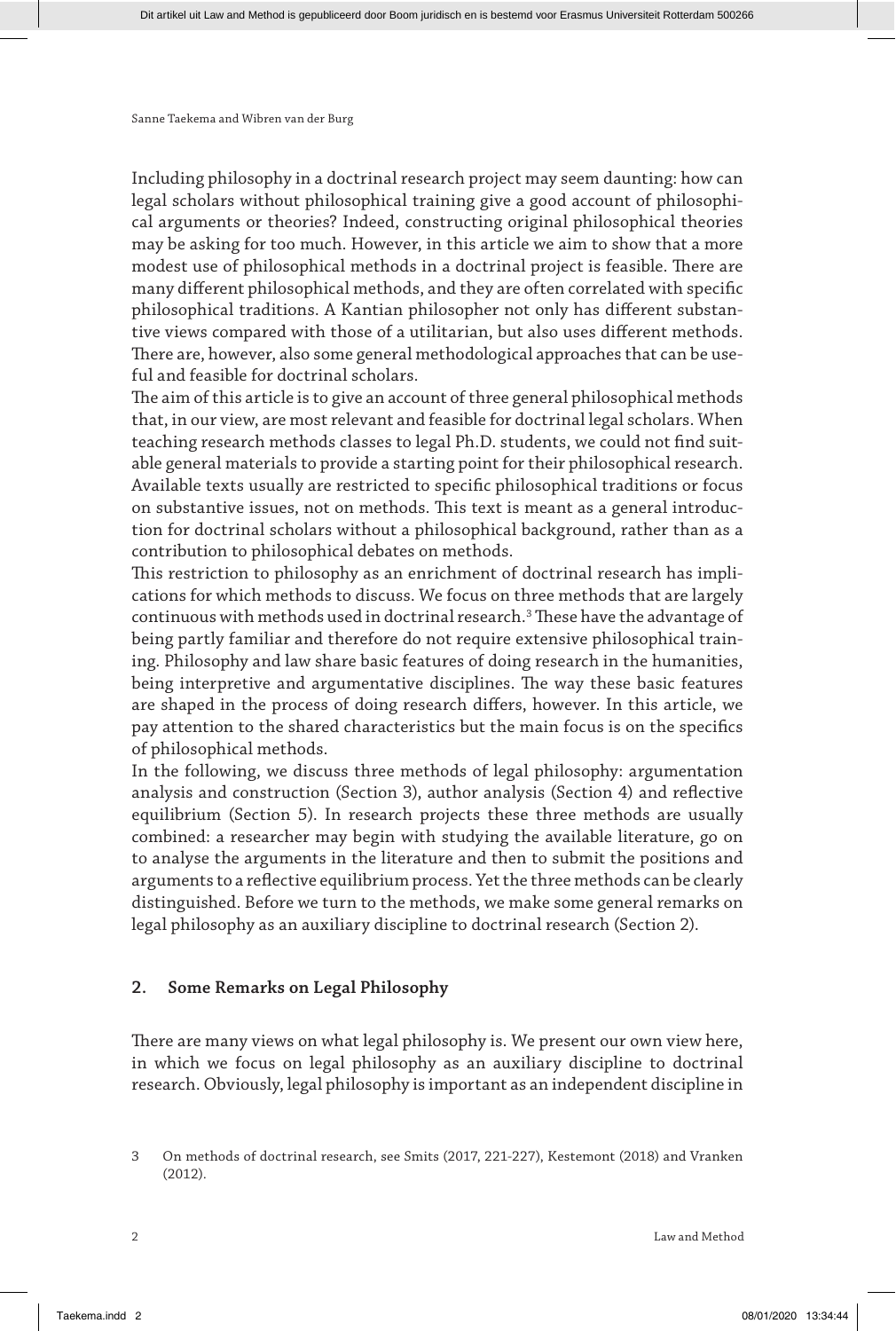its own right. However, focusing on how it can enrich doctrinal research enables us to ignore various elements that are less relevant for interdisciplinary projects.4 We take a broad view of the field of legal philosophy, seeing it as a part of practical philosophy that is continuous with moral and political philosophy (compare Postema 1998). All of these fields are concerned with questions of human action and practices. Legal philosophy can then be defined as that part of philosophy specifically concerned with the practice of law.

When looking at the use of legal philosophy for doctrinal research, we suggest that it is helpful to distinguish three complementary perspectives: legal philosophy as an activity, as insights and as theories.<sup>5</sup> These three perspectives are obviously related and rely on each other; even so, they should be distinguished. Reducing legal philosophy to one of the three does not do justice to the richness of what philosophy has to offer.

First, legal philosophy is an activity, that of systematic reflection on law. This includes very general topics, such as the question of what law is and how it is connected to the state and to morality. It also includes reflection on fundamental principles and concepts, such as human rights, democracy and rule of law. And it includes specific questions, such as whether the law should ban cannabis, pornography or burqas. What distinguishes philosophy from doctrinal research is that the answers cannot primarily be found in legal sources. Philosophers mostly go beyond those sources, and often do not limit themselves to reflection on a particular legal order. The activity of systematic reflection on law is pursued mainly in two forms: as conceptual or analytical thinking or as normative thinking. The first form sees systematic reflection as the clarification of concepts and principles used in law. It may, for instance, clarify what legal interpretation is or how to understand the concept of rights. The second form provides normative reflection on what law should be or what principles ought to be accepted. It may, for instance, argue that law should allow euthanasia, or that freedom of religion should not be a separate human right.

Second, legal philosophy can be seen as a collection of insights regarding central or fundamental concepts and principles, or the ideas behind the legal order. For example: what are the justifications for free speech? Here, one may use the idea put forward by John Stuart Mill, namely that free speech is necessary to maintain a public debate in which the best ideas may win out, so that the truth may prevail (Mill 1989). Usually, philosophical analysis does not lead to only one possible answer, but to a set of defensible answers – even though individual scholars may strongly believe that one of these answers is the best. In relation to free speech,

<sup>4</sup> For an account of different methods of legal philosophy as a separate enterprise, see Coleman (2004) and Langlinais and Leiter (2016). Both focus on the debate in Anglo-American legal philosophy. A more general account of German legal philosophy (with some attention for method) is Klatt (2007).

<sup>5</sup> This distinction correlates with the threefold distinction that is common in Dutch law schools with regard to learning objectives for courses, in terms of skills (the activity of doing philosophy), insight (understanding central concepts and principles) and knowledge (of philosophical theories).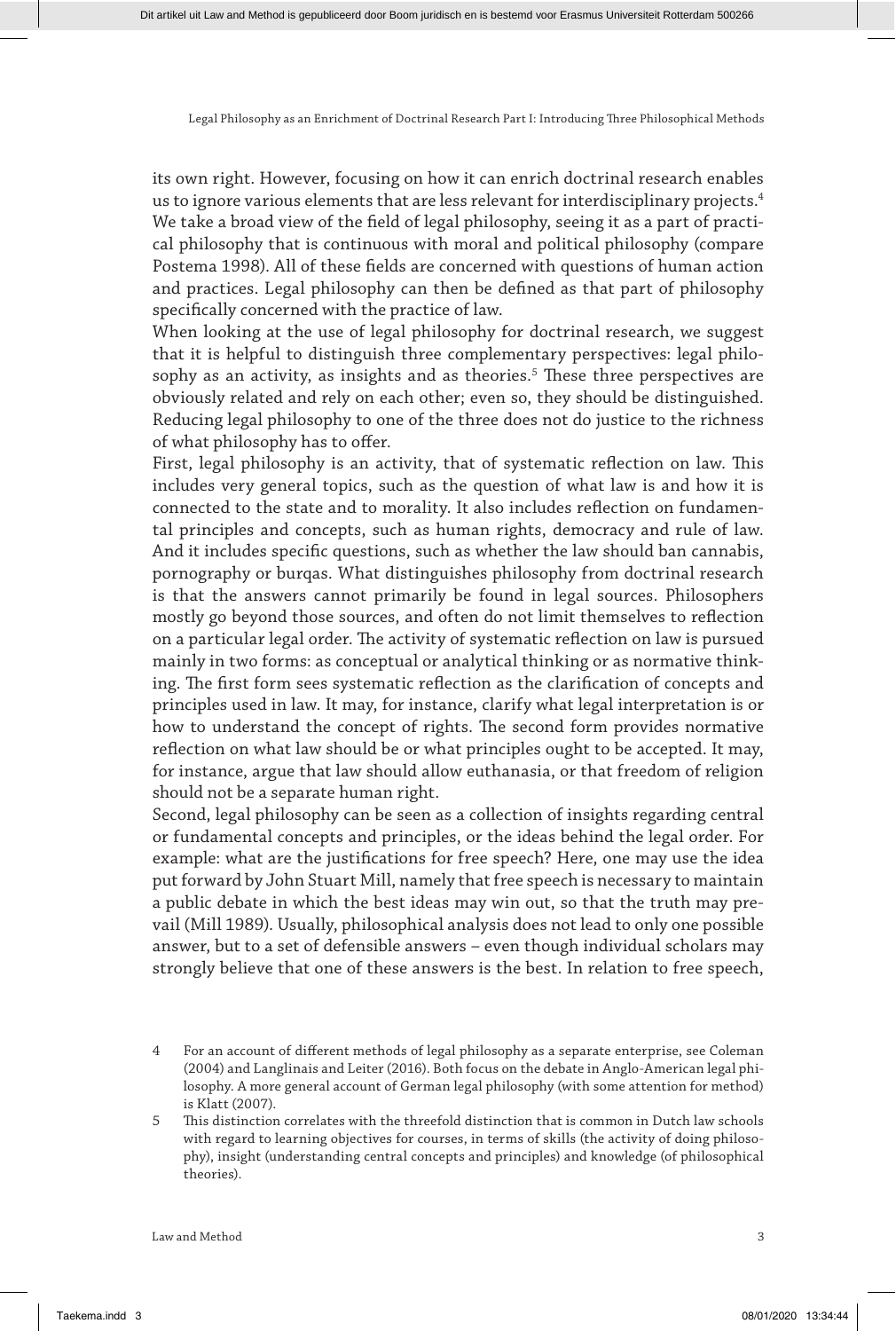other scholars have argued that it is a necessary component for human flourishing to be able to express yourself (Marmor 2018). For doctrinal scholars, insights such as these are often important because they are important building blocks for criticism as well as for constructing legal doctrine as a coherent system, in light of the fundamental principles and concepts of a legal order.

Third, legal philosophy consists of theories. Some legal philosophers have spent much time studying a certain subject and have come up with coherent general theories as answers to its problems. For example, John Rawls developed a theory of justice, Ronald Dworkin a theory of rights and H.L.A. Hart a theory of law (Rawls 1971; Dworkin 1978; Hart 1994). These influential books are the product of thorough systematic reflection by intellectual giants. However, they have been heavily criticized by other philosophers. Philosophical theories are always controversial and subject to debate. Philosophy is not only systematic reflection by individual thinkers, but also consists of critical discussion with other philosophers. When doing philosophy, it is often good to begin by studying influential texts like these. A reader may agree with them or – partly – disagree. Understanding precisely why one disagrees may suggest directions for developing better answers. Philosophical articles often start with the exposition of a philosophical theory, followed by a critical analysis of why some of its elements are defensible and others are not, resulting in suggestions for amending the theory or sometimes completely rejecting it.

In this article, our primary focus is on the practice of doing legal philosophy, on systematic reflection. That reflection, of course, usually builds on available philosophical theories and may result in insights about our legal order. Here, the three perspectives on legal philosophy are clearly connected. Doctrinal research is also a practice, and we are interested here in how that practice can be improved and enriched by including philosophical subprojects. When doctrinal scholars want to use philosophical insights and theories, they usually cannot simply appeal to the content of those theories: they have to be translated and transformed in order to be able to incorporate them into doctrinal analysis. What is at stake in such translation and transformation can be explained by making a distinction between internal and external perspectives on law.6

Doctrinal scholars typically take an internal perspective on law. They look at law as participants in the legal practice – as lawyers, but also as ordinary citizens – would do. They construct and reconstruct doctrine as the applicable law of a specific legal order. Even so, doctrinal research is moderately internal: it is open for input from outside the legal order, such as empirical and philosophical insights (Taekema 2011). Philosophical theories may take either an internal or an external perspective on law. If they take an internal perspective, their work is fairly easy to combine with the internal perspective of legal doctrine. The main difference between the doctrinal and philosophical internal perspective is that the latter

6 For a discussion of this distinction see Tamanaha (1996).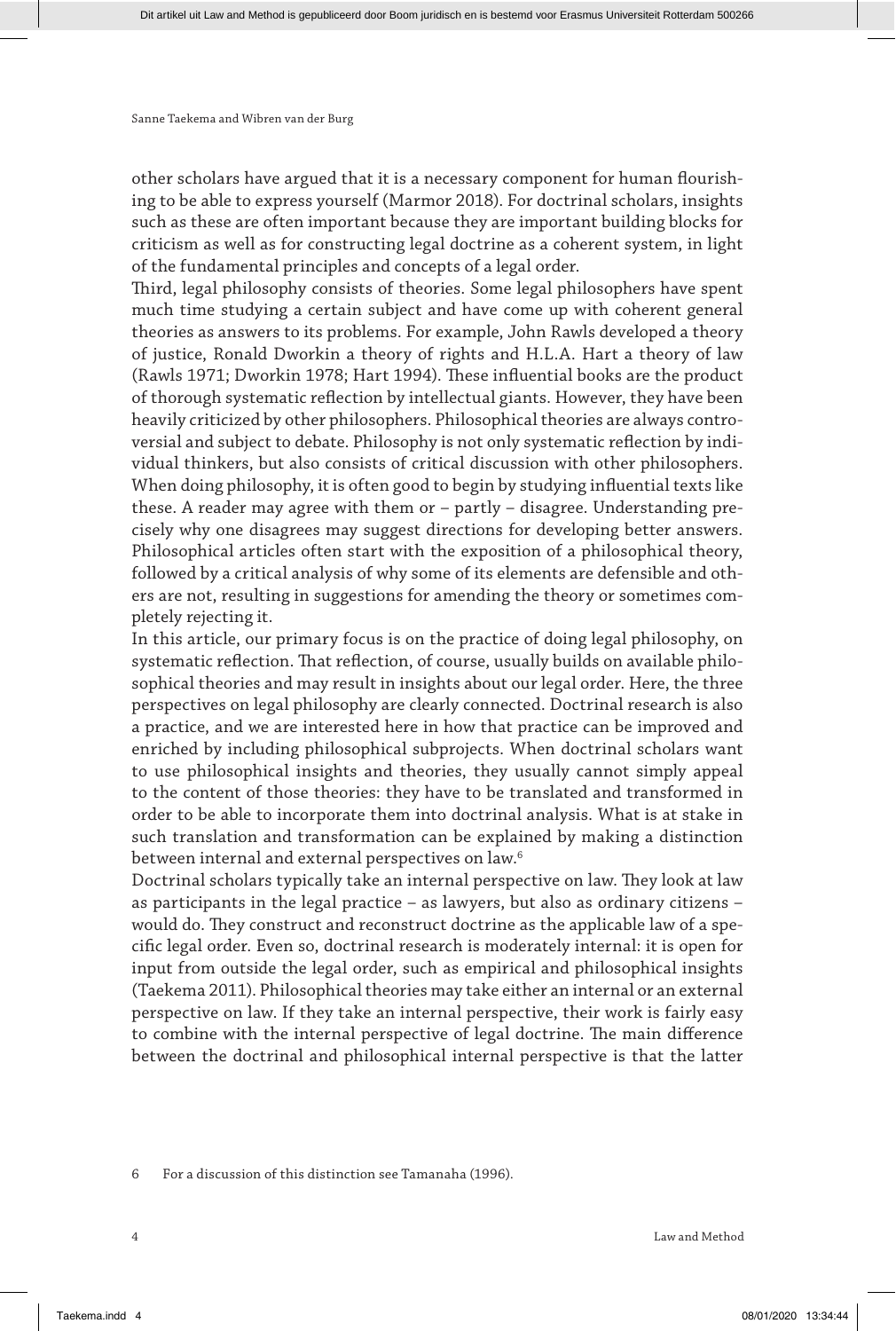makes more use of arguments that go beyond the primary sources of law, as we have already noted. This makes the difference between philosophical and doctrinal research gradual.

However, many philosophical theories do not take an internal perspective, but an external one. They do not situate themselves as discussion partners of participants in the legal practice, but as observers or critics of that practice, or of legal orders in general. Often, their proponents aim to provide general or even universal theories about law or construct a coherent theory about a just society. They may also criticize a particular law as not meeting the standards of their theories. However, they do this not as participants, but as outsiders to legal practice. The external perspective can yield interesting insights and theories, but these are not directly applicable in the context of doctrinal research. Because the arguments are addressed to a different audience in a different context, they need to be translated and transformed to fit them within the doctrinal framework.7 These external theories are thus sharply different from doctrinal work, in contrast to philosophies with an internal perspective, which differ gradually, and thus warrant more caution when used in a doctrinal context.<sup>8</sup>

A barrier to including legal philosophy in doctrinal legal research is the perception that it is too difficult. Although this may indeed be the case, this is a problem with interdisciplinarity in general: all other disciplines have their own characteristics that may be hard to master for someone who has not studied the discipline extensively (Van Klink and Taekema 2011). We highlight two of these characteristics that are particularly visible in philosophy. First, disciplines have their own jargon and technical language, which is different from doctrinal terminology (Van Klink and Taekema 2011, 19-20). Even if a philosophical text uses the same words such as 'proof' or 'responsibility', these terms often have a meaning different from that in law. In philosophy, the problem is not merely that the discipline has its own technical terminology, but that frequently each theory has its own distinct jargon. Second, disciplines have their own methods and techniques, distinct from the methods and techniques that lawyers use (compare Taekema 2011, 47-49). Philosophical texts often require highly abstract and complex thinking.

The characteristic of abstract thinking is perhaps the biggest obstacle to engage with philosophy because it makes direct application difficult. Very abstract and general theories – which usually take an external perspective – are not directly applicable to the more situated and concrete problems with which lawyers are concerned.9 This is particularly true of one part of legal philosophy that is called

<sup>7</sup> See the two special issues of *Erasmus Law Review*, 2015, 8 (2) and 8 (3) on The Incorporation Problem in Interdisciplinary Legal Research, and our Introduction to these special issues, Taekema and Van der Burg (2015).

<sup>8</sup> They may combine easily with other external perspectives on law, such as sociology of law. For an example of the use of Hart in such a context, see Tamanaha (1993).

<sup>9</sup> Cf. for a similar thesis see Vilaça (2015), arguing that most legal theory is irrelevant for conventional legal practice in European civil law countries.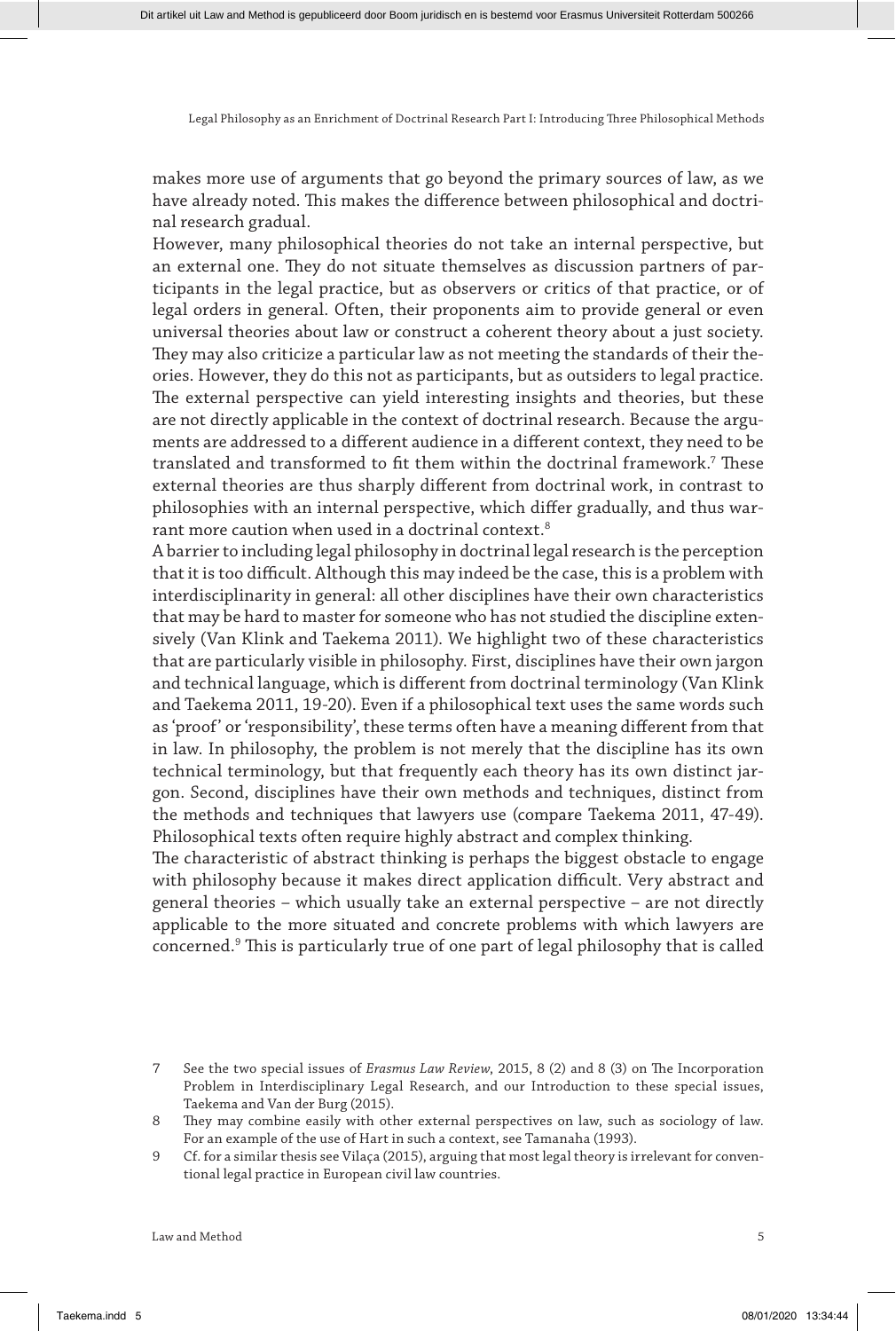'general jurisprudence', which has a focus on understanding the concept of law.10 Such legal philosophers search for general characteristics that are common to all legal orders, and as a result the analysis is extremely abstract and, therefore, less directly relevant to doctrinal research. After all, the criterion of what counts as law for the purposes of legal practice is not to be found in such a general or even universal abstract philosophy, but in the specific rules of recognition of that practice.11 Abstract theories are also very common in modern philosophy more generally, whether it is ethics or philosophy of science. In the fields of normative moral and political philosophy, scholars construct ideal theories, e.g. on social contracts in an imagined state of nature or principles of justice in an ideal society.<sup>12</sup> Obviously, these theories are not directly applicable to concrete legal orders in our non-ideal societies, and understanding them may often require a major effort for non-philosophers.<sup>13</sup> As these abstract theories often take an external perspective, there is the need for translation and transformation when using them as arguments for law reform. This requires creative thinking on the part of the legal researcher who draws upon ideal theories. However, these theories may sometimes be used effectively in criticizing existing legal arrangements from an external perspective, and, depending on the exact legal research topic and aim, this may be useful.

Fortunately, there is also an increasing body of philosophical work in non-ideal theory, constructing normative arguments to address real problems, which is an approach that is closer to legal practice. For example, considering the question whether vaccination against contagious diseases should be legally obligated, it is possible to draw on moral and political philosophy for supporting arguments.14 Many studies in non-ideal theory are done from the internal political perspective of a particular society, or group of societies, rather than from a universal or general perspective applicable to all societies.15 Even if this perspective is not necessarily identical to the internal perspective of the legal order, the analysis is usually not radically different either. For example, interpretations of rights such as privacy and freedom of religion by philosophers reflecting on political and societal debates in particular societies are usually continuous with the legal interpretations in the legal order of that society – even if there may be differences

- 10 For example, according to Julie Dickson, the core business of analytical jurisprudence is 'to isolate and explain those features which make law into what it is' (Dickson 2001, 17).
- 11 For a critique, see Vilaça (2015, 787-790) and Van der Burg 2014, 79-89). Obviously, these rules may sometimes be influenced by philosophical theories.
- 12 See Robeyns (2008) for a discussion of ideal theory and non-ideal theory.
- 13 John Rawls, currently the most influential proponent of an ideal theory, explicitly acknowledges that it cannot be directly applied to concrete issues. The only example he discusses of how we can go from ideal theory to non-ideal theory is that of civil disobedience (Rawls 1971/1999, 244-248 and 351-355).
- 14 Pierik (2018) provides arguments to support mandatory vaccination. Of course, studies like these often indirectly also build on work in ideal theory, but the advantage of relying on them is that philosophers have already done part of the difficult job of translation and transformation from ideal theory to non-ideal circumstances.
- 15 The research is often meant to apply to a particular group of societies familiar to the researcher, such as contemporary Western societies (e.g. Engster 2015, 14).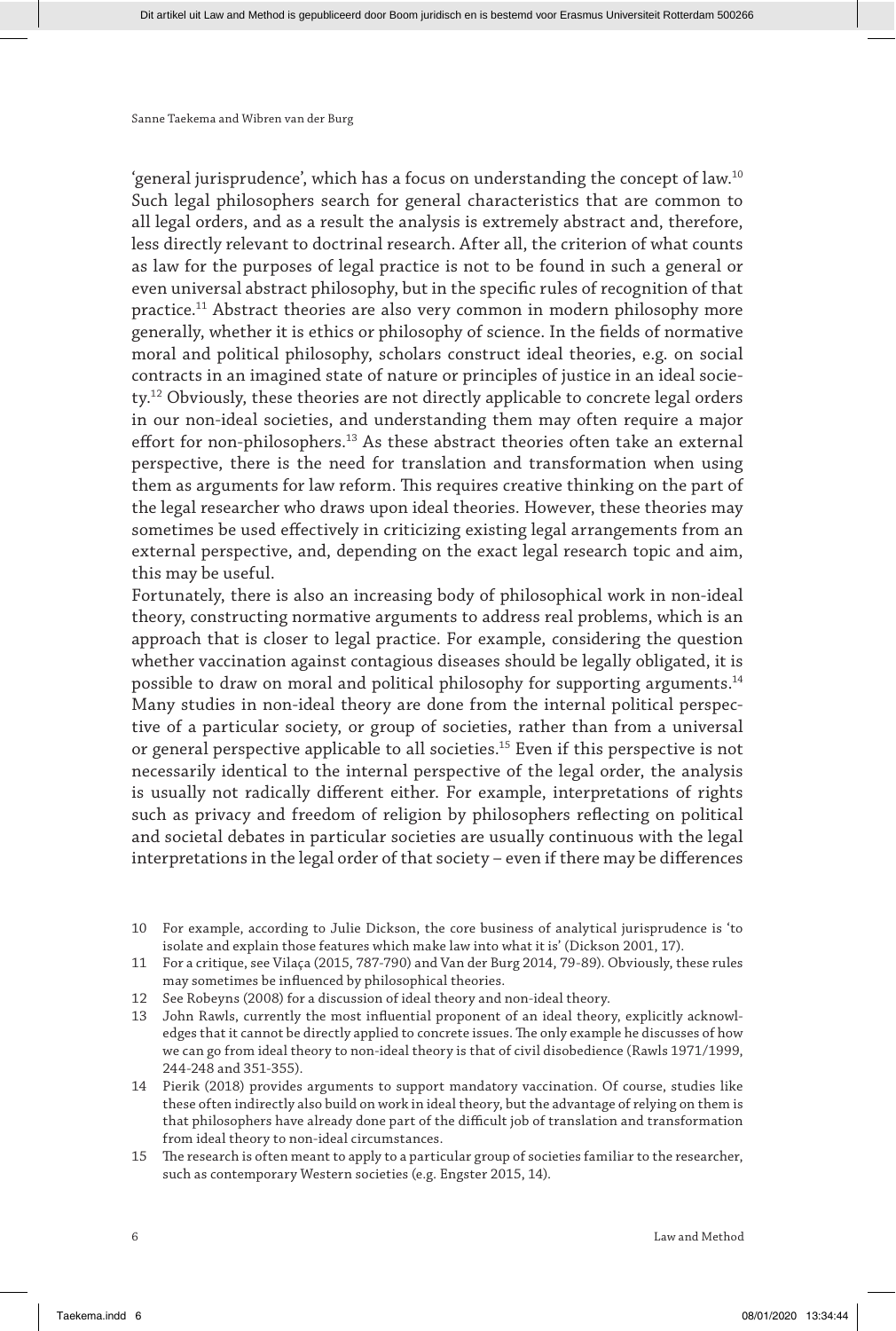in meaning, they will most often not be diametrically opposed. Consequently, translation and transformation from legal philosophy to doctrinal scholarship is usually fairly unproblematic when the focus is on non-ideal theory.

With these features of legal philosophy in mind we can now turn to a discussion of three philosophical methods that we regard as feasible and relevant for doctrinal researchers. These are methods that are common in legal philosophy but that are also used widely in different fields of philosophy. For this reason, we speak of philosophical methods rather than legal philosophical methods. To avoid misunderstanding, although these are three core methods for philosophy, they are not unique to philosophy. Most disciplines, including law, study literature and analyse arguments. There is a continuity between legal scholarship and legal philosophy rather than a rigid demarcation. However, because these three methods are core methods of philosophy, philosophers have elaborated these methods more in depth than most other disciplines.

### **3. Argumentation Analysis and Construction**

The first of the three methods is argumentation analysis. Philosophy and law are both argumentative practices.<sup>16</sup> In court proceedings, the parties try to convince the judge to adopt their point of view, and for this, they provide arguments, including counterarguments against the other party's arguments. Parliamentary procedures are shaped in a way that makes it possible to have open debates about legislative bills and policies. In legal philosophy, it is all about the force of arguments. How strong are the arguments pro and contra introducing a referendum, a change in organ donation legislation or abolishing – or increasing – the inheritance tax? Doctrinal scholars, legal sociologists and legal philosophers can complement each other here. While doctrinal scholars derive their arguments mostly from doctrinal sources and sociologists base themselves on empirical data, philosophers focus on arguments that go beyond positive law, where the conclusions are mostly of a normative nature ('this law needs to be changed'). However, philosophers may also use arguments pro and contra a certain conception of a general notion (for example, that democracy is based on the will of the majority of the people), providing conceptual arguments rather than normative ones. Unlike arguments in mathematics and logic, most legal philosophical arguments do not have a strictly knockdown character. They are merely plausible, and plausi-

bility is a matter of degree. Argumentation analysis can help determine the plausibility of each argument and of the argumentation as a whole. We can make a distinction between *sound* and *convincing* arguments.17 Disagreement is inherent in philosophy, as it is in law and in legal research. The primary standard for determining the quality of arguments is that the argument must be *sound*, that is, it

<sup>16</sup> Here, we refer both to the real-world practices of doing law and philosophy and to the academic disciplines: all of these share this characteristic.

<sup>17</sup> For this distinction, see Van der Burg (2019, 23).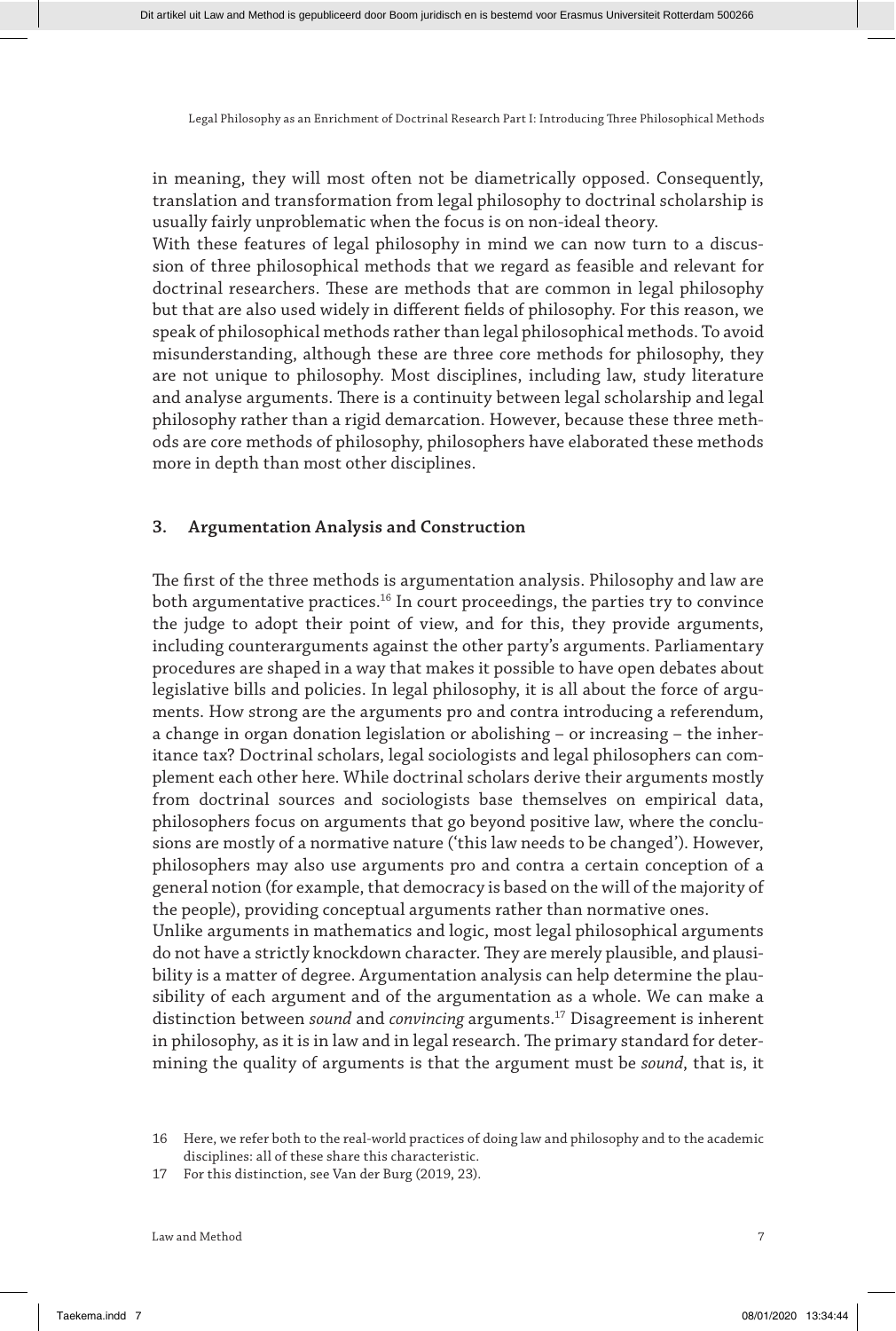must be logically valid and it must be defensible.18 When editors or supervisors have to decide whether to accept an article or a dissertation, the criterion should be soundness. They need not agree with the author; they may even strongly disagree. *Convincingness* has a more subjective dimension, because an argument that convinces one audience need not convince some other audiences. In the academic world, there are many debates in which both parties regard each other's positions as respectable and defensible but are not convinced by the arguments.

Argumentation analysis may focus on different aspects of the argumentation. Here we discuss three aspects.<sup>19</sup>

The first step in an argumentation analysis is *making an inventory* or list: to map all the arguments pro and contra a certain point of view and see if there are arguments missing in the debate. This will result in an argumentation overview, a list of arguments pro and contra. This requires collecting arguments from different sources, such as parliamentary documents, newspaper articles and philosophical publications. Often, on close analysis, important arguments or contra-arguments are found to be missing in the debate; scholars should determine whether this is the case and then add them. Therefore, the overview requires not merely collecting arguments, but also constructing new ones. This requires creative thinking.

A second step is an *analysis of the arguments separately*. Is each of the arguments sound and convincing? For legal arguments, the question is whether the interpretation of a certain statute or judicial decision is correct. For empirical arguments, we should examine whether the statement is factually correct. In daily practice this can sometimes be done through direct observation, but in research, we frequently need to resort to sources such as witness statements or sociological publications to support or falsify the statement.

In philosophical analysis of arguments, reliance on legal sources or facts is usually not enough. How do we assess whether a referendum reinforces democracy or rather weakens it? Or whether the rule of law implies that a retroactive statute violates the rule of law? There are basically two routes to construct philosophical arguments. The first is engaging one's own creativity: by critically reflecting on existing arguments, scholars may come up with reasons for amending them or replacing them by constructing new arguments. The second is by examining normative views and general theories proposed by philosophers to see how these may support or rebut certain arguments. When doing philosophy, many researchers combine these two routes: they gather arguments about a certain question from various sources, including the views of philosophers – but not limited to these – and confront them with each other in a creative way. Argumentation analysis is therefore not merely analysing the arguments found in the literature, but also selecting, combining and creating arguments in order to construct a complete argumentation.

<sup>18</sup> Feteris and Kloosterhuis (2011, 255) define a sound argument as being a logically valid one with acceptable premises. Instead of acceptable, however, we prefer the weaker notion of defensible.

<sup>19</sup> The ordering of the three is arbitrary; scholars will frequently switch between them throughout the research process.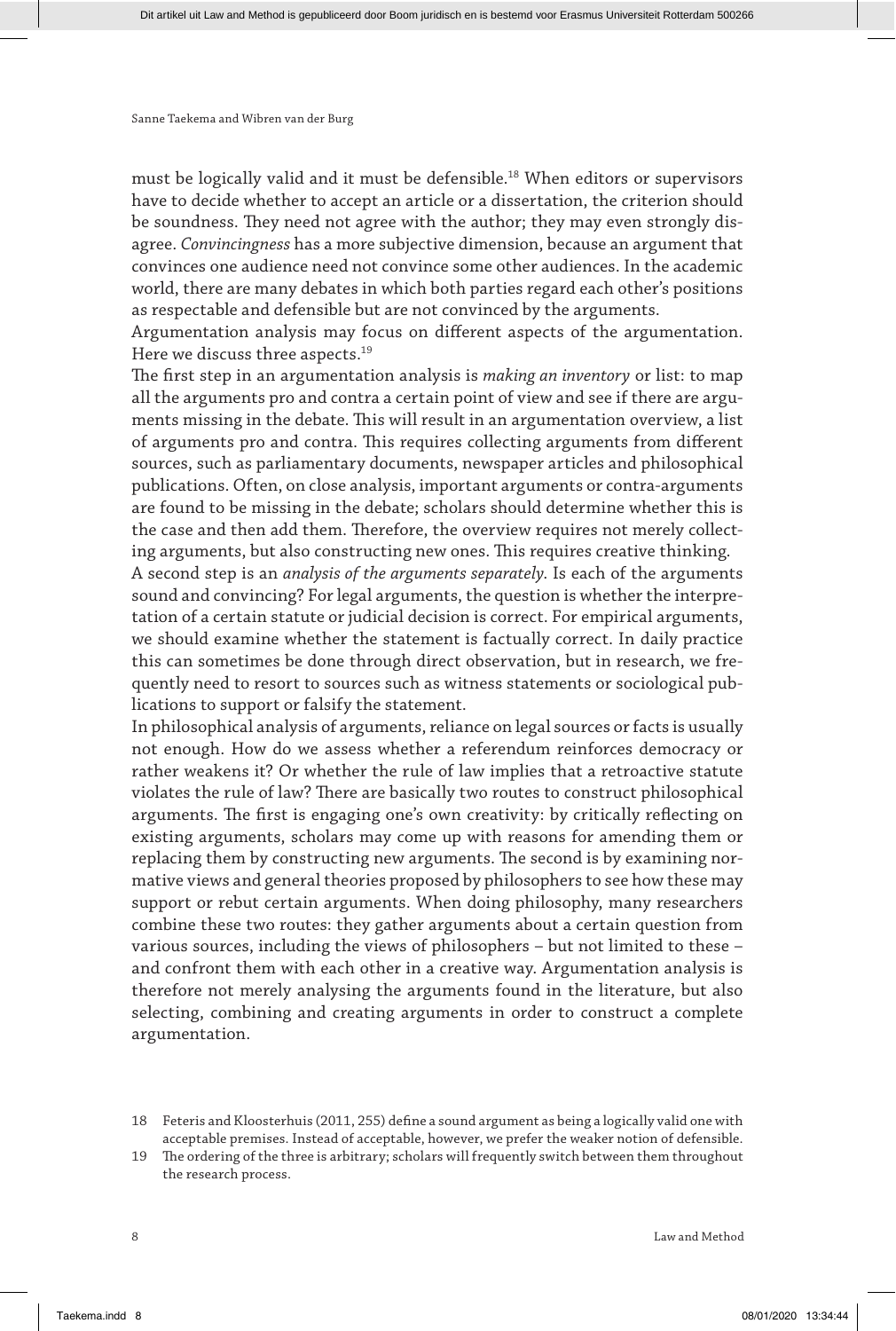The third step is the *analysis of the argumentation as a whole*: is the argumentation sound and convincing? Does conclusion C follow from arguments A and B? For instance, an argumentation has to be logically consistent. A familiar example of inconsistency is: 'I did not kick my wife and, moreover, I did not kick her hard.'20 More frequently, the steps in the argumentation are incomplete; for example, if someone derives a general rule from a few cases. Such inductive reasoning may sometimes provide a sound argumentation leading to highly plausible conclusions, but often it does not. From good experiences with two Dutch people, we cannot derive that all or even most Dutch people are nice; however, when we have met a hundred people from the Netherlands and all of them are nice, the generalization becomes a bit more plausible. Even if there are a decent number of cases, generalization will not be more than plausible. It is always rebuttable or defeasible. The same holds for argumentation: the conclusions are always provisional. Argumentation analysis may not provide knockdown arguments, but it can be highly relevant for doctrinal research. If we want to conclude that a law must be reformed – or, on the contrary, that it is not in need of reform – we must provide sound and convincing arguments for our positions. If we want to argue that the Supreme Court should revise and overrule its case law, we need sound and convincing arguments as well. Argumentation analysis can contribute to a higher quality of those arguments and help us to reject the weaker and reinforce the stronger ones. Moreover, it forces us to determine exactly what they agree or disagree with – points they may want to reject, refine or supplement. Thus, argumentation analysis may uncover the (implicit) philosophical assumptions in legal research and practice, and it may provide philosophical counterarguments to legal statements. This makes an important component to improve the coherence and transparency of doctrinal research.

#### **4. Author Analysis**

As was already apparent in Section 3, many arguments are not found in legal or political practice, but they have been developed by other scholars. Therefore, a second feasible method is the appeal to philosophers who have extensively studied certain subjects. Rather than constructing their own definition, scholars may use that of others, for example: 'According to the philosopher Aristotle (*Ethica Nicomachea*, Book V) justice means that like cases are treated alike.' Or 'According to Warren and Brandeis privacy is "the right to be left alone"' (Warren and Brandeis 1890).

This method is very familiar in doctrinal scholarship. For a systematic exposition of positive law, we refer to authoritative authors, for example, to the Asser series in Dutch private law, or to Chitty on Contracts in English contract law. Sometimes doctrinal scholars, and especially legal practitioners, do not extensively study the

<sup>20</sup> This is just an example. There is an extensive literature on legal argumentation; for a recent overview, see Feteris (2017).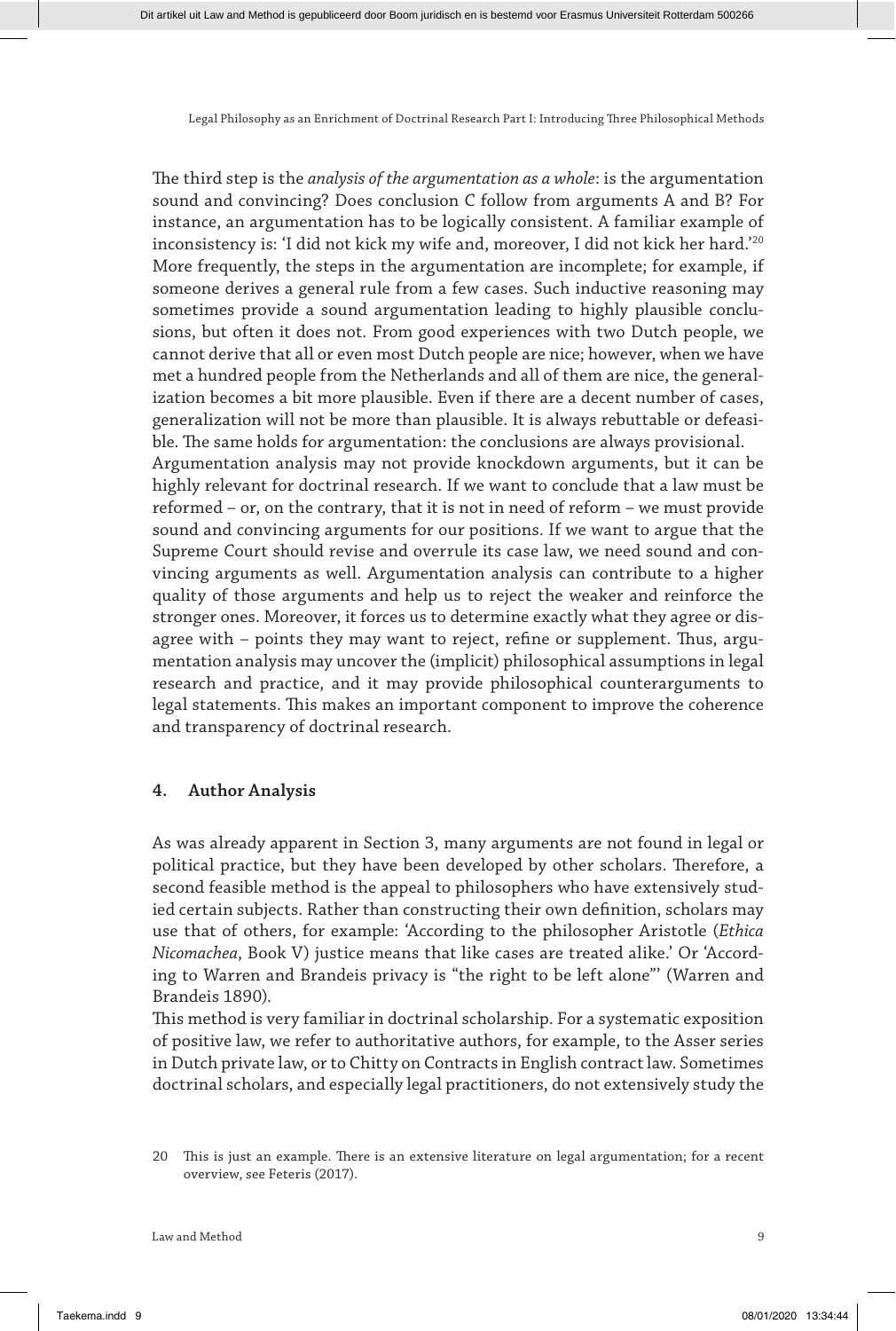case law, statutes and regulations themselves, but simply rely on an authoritative treatise or handbook. In our view, however, scholars should use the literature as a starting point or as a supplement to their own research, for example because it offers a good summary on a certain subject, or because it answers certain questions that case law and other sources cannot answer. When doctrinal scholars refer to an authoritative author, they cannot simply assume the author's point of view to be the right one. They should investigate whether other authors agree or disagree with the author. Most importantly, they have to analyse what the arguments supporting the point of view entail and examine whether these arguments are sound and convincing. Doctrinal research often consists of a critical analysis of a prevailing doctrine, and this can lead to the conclusion that the arguments supporting the doctrine are not sound, plausible or convincing.

This critical attitude is even more important in philosophy. Philosophy as a discipline is characterized by strong differences of opinions and perennial debates. Whereas in legal scholarship there is often a dominant or prevailing doctrine, $21$ in philosophy this is rare. On almost every subject, there are contradictory views. John Rawls is arguably the most influential political philosopher of the 20th century, yet there is much literature criticizing his work. How can legal scholars without philosophical training deal with these controversies?

Using ideas from a leading philosopher to support a point of view is an authority argument. It does have some strength but it is not decisive. We may increase the strength of the argument by presenting reasons for choosing this philosopher. The argument that there was no time to study other philosophers is not a strong one. Arguing that Rawls is the most quoted political philosopher of the last century and that his work on justice has had a big impact on political debates makes the argument a bit stronger. Perhaps we can add that many philosophers agree with Rawls' views on a specific topic, for example, with regard to civil disobedience. If most critics agree with Rawls on this topic – even if they criticize other parts of his work – it makes the argument stronger. If, on the other hand, there have been many critiques on this specific topic, we should study these critiques and assess whether they are convincing.

In the end, the reputation of a philosopher is not decisive. It is the authority of the argument, the strength of the analysis, that counts. We do not use authors because of their authority but because they have thought long and hard about certain problems and have come up with interesting and defensible ideas. We adopt their ideas if these ideas are plausible and well argued. If they are not, we can often use the criticisms on these ideas to get a better understanding of the subject. A major part of the philosophical literature consists of critical analysis of theories, a description of their shortcomings and suggestions to revise and refine the theories. In the end, scholars can never simply use a philosopher's work. They have to study the author's analysis and take their own stance on whether they find the theory sound and convincing.

21 In Dutch: *de heersende leer*, in German: *herrschende Meinung*.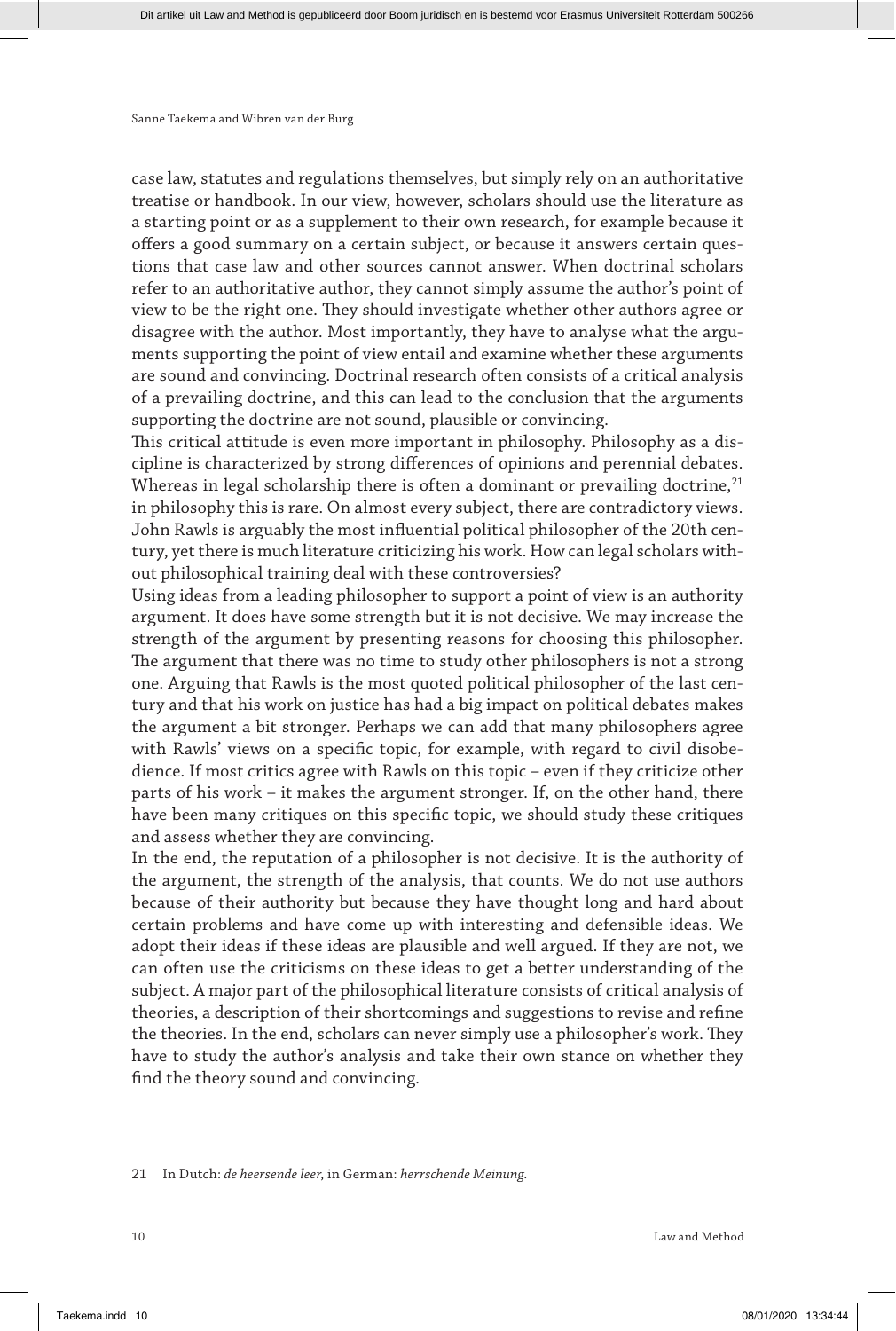Researchers may also decide to study multiple authors. This means analysing the arguments and ideas of different philosophers, confronting and perhaps combining them. Authors often supplement each other, which makes it possible to combine elements from different theories. Sometimes philosophers criticize each other; then the criticisms and the differences as well as the overlap between the authors may be used to develop a new position. In the end, again, it depends on the strength of the arguments; in this case, the collection of arguments derived from the theories of the different authors, combined with the scholar's own additional arguments. An important caveat is that it may seem that philosophers are discussing the same subject, whereas in fact they are talking past each other, because they use different (theoretical) frameworks to look at the same subject. Eclectically combining elements of different authors often leads to inconsistencies. This resembles the well-known insight from comparative law: we cannot randomly combine rules from French liability law with English rules and incorporate this combination in Dutch law. Even when comparative lawyers find certain ideas from abroad useful, they still have to examine whether the ideas are compatible with the legal system in which they want to incorporate them.<sup>22</sup> Similarly, doctrinal scholars should not eclectically and uncritically pick and combine elements from the theories of, for example, Bentham, Habermas and Foucault and then incorporate them into legal doctrine.

#### **5. Reflective Equilibrium**

The basic idea of the third method is a simple one: we collect all relevant and initially plausible beliefs<sup>23</sup> and confront them with each other to test, partly reject and refine them until we have constructed a coherent theory. Imagine detectives who try to find out 'who did it' based on loose chunks of information.<sup>24</sup> They use forensic data to identify a number of possible suspects and check if it is possible to construct a coherent story, a scenario, for each of them based on traces, motives, testimonies, etc. This eliminates some of the suspects because they have a legitimate alibi or a lack of motive. However, even if at first the arguments against a certain scenario seem strong, it remains important to keep an open mind and ask further questions: perhaps someone lied about the alibi, or an unexpected motive emerges (such as a secret affair). Only when all elements fit together in a coherent story, when there are no inexplicable contradictions or alternative scenarios left, will they conclude that enough evidence has been collected for a convincing scenario.

<sup>22</sup> Cf. the discussions on legal transplants, e.g. in Watson (1974/1993).

<sup>23</sup> We follow Daniels (1996, 6) in using 'beliefs' as the broad term that includes all forms of information, judgments, opinions, tenets, considerations, etc. That includes beliefs about facts and empirical theories as well as about norms and values.

<sup>24</sup> For an elaborate illustration of how a reflective equilibrium could be used to solve a crime, based on very weak and unreliable witness statements, see Elgin (2017, 69-73).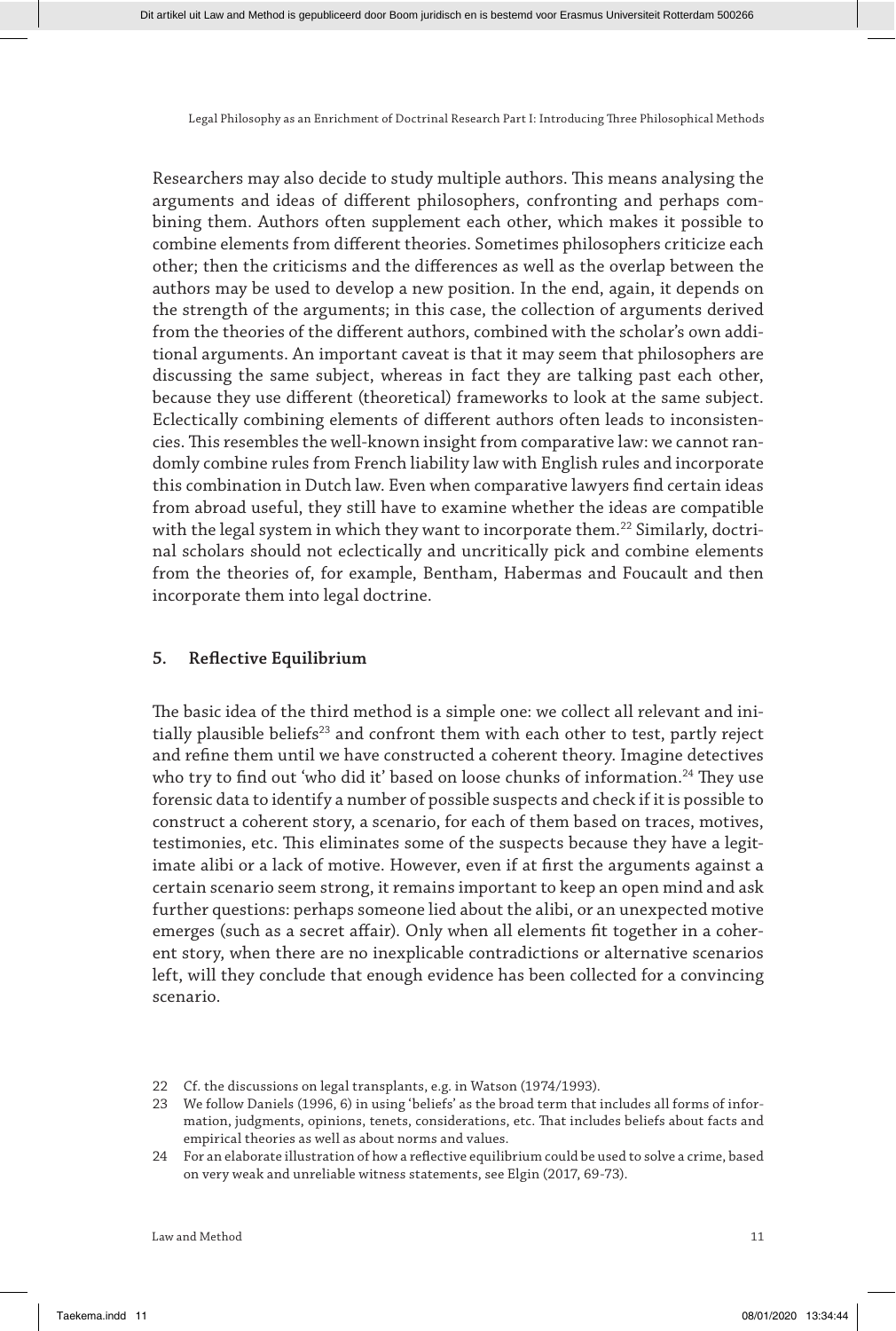Philosophers can use a similar method. Suppose we wonder whether a poll tax (all citizens have to pay the same amount of tax per person) is just. Our starting point consists of so-called 'considered judgments': beliefs of which we are strongly convinced.25 These judgments can be concrete, for example, that the marginal income tax rate should not frustrate incentives to work harder. Therefore, we reject a 90% rate. They can also be of a more general nature, such as the abilityto-pay principle, which means that persons who earn more should pay more, also relative to their income. Billionaire Warren Buffet considered it unjust that he paid a lower percentage of taxes on his income than his secretary (Buffet 2011). We also look at the relevant facts. How much income does the state need for the state budget; how high should a poll tax be to fund it? If we confront these judgments with the facts, we will obviously conclude that, with the current budget, a poll tax is unjust. The reason is that it will lead to billionaires paying way less tax than their secretaries and people with very low incomes paying so much tax that they will barely have enough money left to live on.

Of course, this is a simple story, but it may suffice to illustrate the core idea of the method. We collect beliefs about which we are *highly confident*, analyse each of them for their plausibility and try to create a coherent account, in which we try to incorporate these beliefs. We do so by partly rejecting and partly revising some of them. The method has become especially famous for use in normative political theory and applied ethics, but it has a wider range; it can also be used – in slightly adapted versions – in science, history and aesthetics, for instance.<sup>26</sup> It is holistic.27 It does not find justification in foundations that are claimed to be absolutely certain, like a principle of utility or a Kantian categorical imperative, but in the acceptability of the coherent account at the end of the process. And this account is acceptable, because in light of all relevant beliefs, it is the best account available – even if it is always only a provisional result that can be modified in light of new information or further reflection.

We need at least three types of beliefs to construct what may be called a narrow reflective equilibrium:

1. Concrete considered judgments with regard to concrete cases and specific rules and assumptions.

Sanne Taekema and Wibren van der Burg

<sup>25</sup> The notion of 'considered judgment' was introduced in Rawls (1951). Rawls (1971/1999) gives various descriptions, but the core idea is that they are made by reasonable persons 'in circumstances where the more common excuses and explanations for making a mistake do not obtain.' (42)

<sup>26</sup> More on reflective equilibrium: Rawls (1971/1999), Daniels (1996) and Van der Burg and Van Willigenburg (1998). Elgin (2017) uses it to construct coherent accounts in sciences, history and art. There are many versions of reflective equilibrium; we have constructed a version here that is most similar and continuous with doctrinal research.

<sup>27</sup> Cf. Rawls (1971/1999, 19), repeated at 507: '[J]ustification is a matter of the mutual support of many considerations, of everything fitting together into one coherent view.'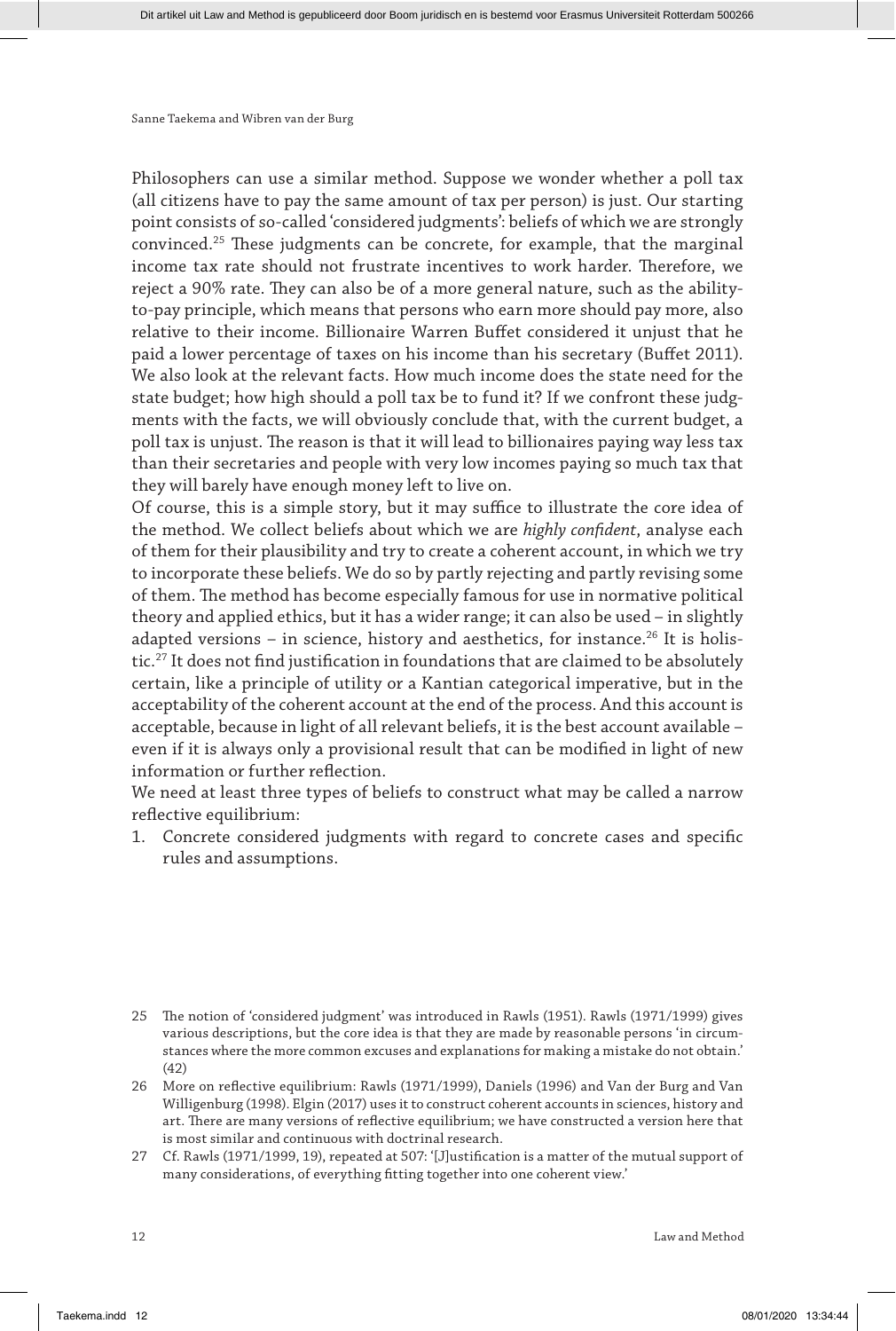- 2. General considered judgments with regard to general principles, values and ideals.28
- 3. Knowledge about relevant facts and empirical theories about human behaviour and our society.<sup>29</sup>

What are these considered judgments precisely? They are convictions about which we are highly confident, but not absolutely certain. We strongly believe that we can rely on them, for example, because they are not just covert self-interested judgments or prejudices, or reactions to accidental strong emotions. We have reflected on them carefully, analysed them critically and still strongly believe that they are correct. And we believe we have good arguments for them. However, considered judgments are not dogmas or axioms. They are provisional and always subject to review. On closer analysis we may discover that they are not defensible. There are various reasons to revise or reject considered judgments. An argument that seemed to support the initial judgment may be falsified. For example, we may believe that the crime figures increase in the Netherlands, but then we find convincing empirical research that shows the opposite. As a result, our view that punishments need to be more severe in order to fight the rising crime rate is no longer defensible either. We may also come to the conclusion that our initial judgment was the result of irrational responses, prejudice, bias or other factors that may question its reliability. Most frequently, the reason will be that our complete set of beliefs is internally inconsistent. Our acceptance of the ability-to-pay principle proves to be inconsistent with our acceptance of the principle that everyone should pay the same share. In such cases we have to revise or refine one of our judgments. We go back and forth between the various elements and reflect on how to resolve the inconsistencies until we have a coherent set of judgments: an equilibrium. This is why we call this method reflective equilibrium.<sup>30</sup> Our existing considered judgments act as a starting point, but are not the end of the reflective process: they must be subject to reflection and can be revised and even rejected in this process.

- 28 The distinction between general and concrete considered judgments is a gradual one. Rawls has switched in his work from concrete to general. In 1951, considered judgments are seen as judgments with regard to concrete cases; in 1971, examples include also more general principles such as equal liberty of conscience (1971/1999, 181). In the version of reflective equilibrium suggested here, we include both general and concrete judgments. In Rawls (1971/1999) with its focus on ideal theory, fundamental principles are a distinct category, but for more applied versions of reflective equilibrium like the one we develop here, it is more convenient to regard principles as a subset of the category of general considered judgments.
- 29 This can include concrete facts, but also insights from empirical disciplines. Reflective equilibrium can thus include insights from various disciplinary backgrounds and, hence, presents a frame that may enable the combination and integration of various subprojects in interdisciplinary projects.
- 30 In the literature, the term is used to refer both to the end result, where all our judgments are in a state of reflective equilibrium, and to the process or method leading up to that result. In this article we have chosen the latter version.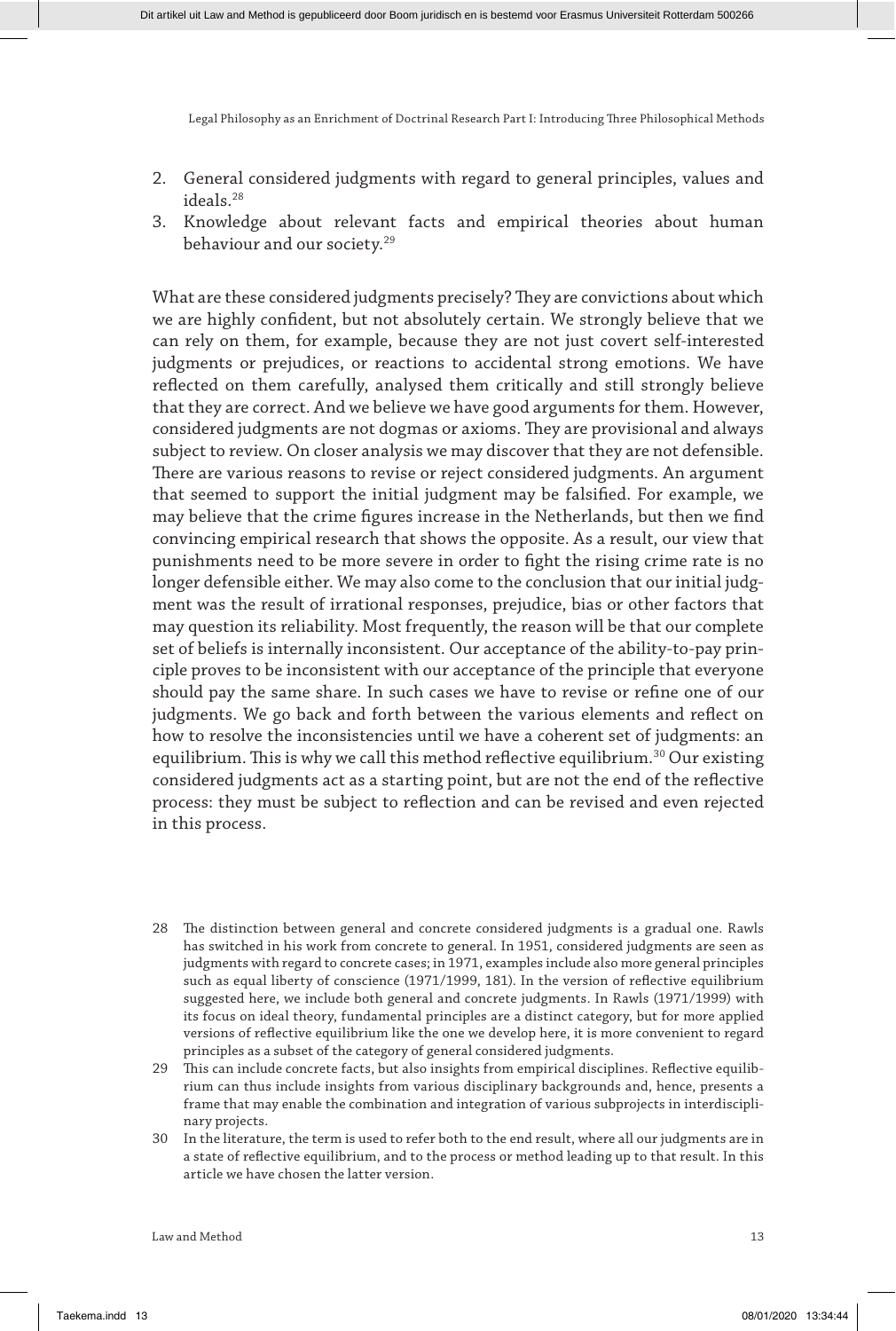These three types of beliefs are central to philosophical analysis, but we may add other elements. For example, background theories, religious views, ideals, empirical information about moral views among the population and so on (Van der Burg and Van Willigenburg 1998). Which elements should be included in the process depends on the purpose of a research project. On the one hand, adding more elements makes the process more complex and makes it more difficult to construct a coherent theory, so we should be cautious not to include too large a set of beliefs.31 On the other hand, adding elements may provide more relevant information, especially critical input in the process, and thus may make the results more robust and reliable. There is no general rule governing what should be included or not. Feasibility and robustness are both important methodological ideals here, and they often point in different directions.

For legal philosophical analysis aiming to be relevant for law, it is essential to include knowledge about the legal order(s). In that context, we should add a fourth set of elements:

4. Knowledge about the relevant legal order(s) and about positive law.

What knowledge about law is to be included, and how much weight it has in the balancing and refinement, depends on the purpose of research. If our purpose is to construct a philosophical theory of privacy that fits and justifies the European Court of Human Rights (ECtHR) case law, we include treaty texts and all relevant case law. Although some of the case law may be rejected as mistaken, it cannot be set aside radically. This is different if your purpose is to reform the law. If we want to assess whether a referendum would improve the Dutch political system, we include knowledge about current constitutional law in order to see whether a referendum somewhat fits into that. Even so, we may disregard certain constitutional rules if there are good arguments that they should be abolished on the basis of our considered judgments. After all, we want to investigate whether the constitutional law must be reformed. The weight of our considered judgments about democracy then becomes relatively stronger and that of positive law weaker.

Reflective equilibrium may seem familiar to lawyers, as they use a broadly similar method.32 In describing and constructing legal doctrine, legal scholars collect the usual legal sources: case law, legislation and treaties. Case law can be compared to considered judgments with regard to concrete cases, and the rules of legislation and treaties to more general considered judgments. Doctrinal scholars go back and forth between the different elements until they have constructed a coherent

- 31 Elgin (2017) starts with the widest possible set of beliefs, consisting of all initially tenable commitments, where the reason to include a commitment may be extremely weak. We think it is better to start with only those beliefs of which we feel pretty certain; this makes the initial set more restricted and thus the process more feasible. Even so, there are degrees of certitude. Of some beliefs in this set, we can hardly imagine that we can be forced to abandon them; of others we more easily accept that the opposite position could be defensible as well.
- 32 Actually, John Rawls found part of his inspiration for the idea of reflective equilibrium in legal reasoning. For reflective equilibrium methods in the context of legal arguments, see Dworkin (1978, 160f).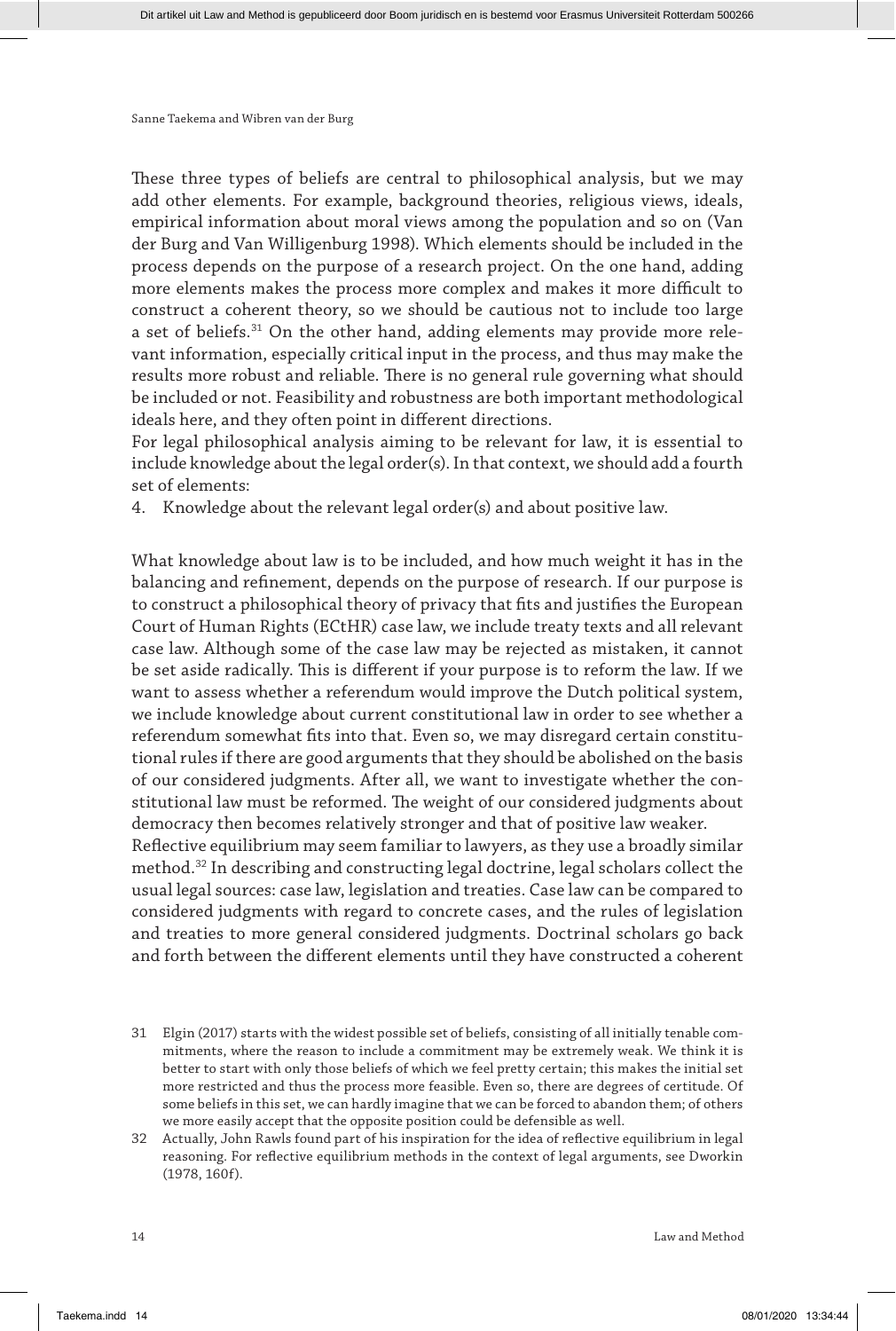doctrine. In this process they sometimes discover ambiguities and gaps in the law or contradictions. To resolve these, they must search for underlying arguments based on general principles and ideals, for example, the ability-to-pay principle or theories on democracy and the rule of law.33

Both in legal doctrine and in philosophical reflective equilibrium, coherence is the central methodological concept.<sup>34</sup> Why is coherence important, and what does it mean? Coherence consists of two aspects: consistency and mutual support. It is obvious that the opinions of detectives, legal scholars or philosophers should be consistent. A judge or a scientist should not contradict herself. A judge who imposes a fine of 1000 euros for suspect A, while in the identical case of suspect B fully acquitting the suspect, acts inconsistently and undermines the law and her own reputation. However, merely avoiding inconsistencies is not enough. We also expect that judicial decisions fit into the legal system as such and that they are correct applications of the general rules and principles of their legal order; thus, the decisions should be supported by other decisions, rules and general principles. Similarly, we expect philosophical theories to be coherent, for example, that views on justified or unjustified killing with regard to abortion and euthanasia are consistent with views on capital punishment and that there is a relation of mutual support between the various views.

Coherence is, of course, not the only criterion accepting certain theories or positions. A theory should not be the mere reconstruction of our prejudices and should not be based on invalid arguments, self-interest or questionable ideological positions. This brings us to the notion of a wide reflective equilibrium. This is a process in which various methods are used to provide for the maximum critical reflection and to allow for radical revisions of the initial set of considered judgments. It would take too much space to discuss them all, but we mention at least some methods to provide substantial critical input.<sup>35</sup>

There are various methods to critically assess the set of considered judgments and factual beliefs. With regard to facts and empirical theories, science – and legal practice – knows many methodological requirements to establish them beyond reasonable doubt. With regard to considered judgments, similar methods may be used, e.g. checking our judgments against those of others, ascertaining whether

<sup>33</sup> This corresponds to Dworkin's claim that judges should look at two dimensions in solving difficult cases. These are the dimensions of 'fit' to legal sources (especially case law and legislation) and the dimension of 'political morality': the underlying political and moral principles and values of the legal order. See Dworkin (1985, 143).

<sup>34</sup> On coherence, also in law, see Amaya (2015) and MacCormick (2005).

<sup>35</sup> Which methodological principles should be used varies with the purpose and context of the research project; therefore we can give here only some indications. In the literature on Rawls, this has been discussed mainly in terms of the appeal to background theories. However, this is a very broad category. The most important types of background theories focus on either methods to make the collection and processing of considered judgments more reliable, and on whether the theories of justice are feasible in light of general sociological and psychological insights.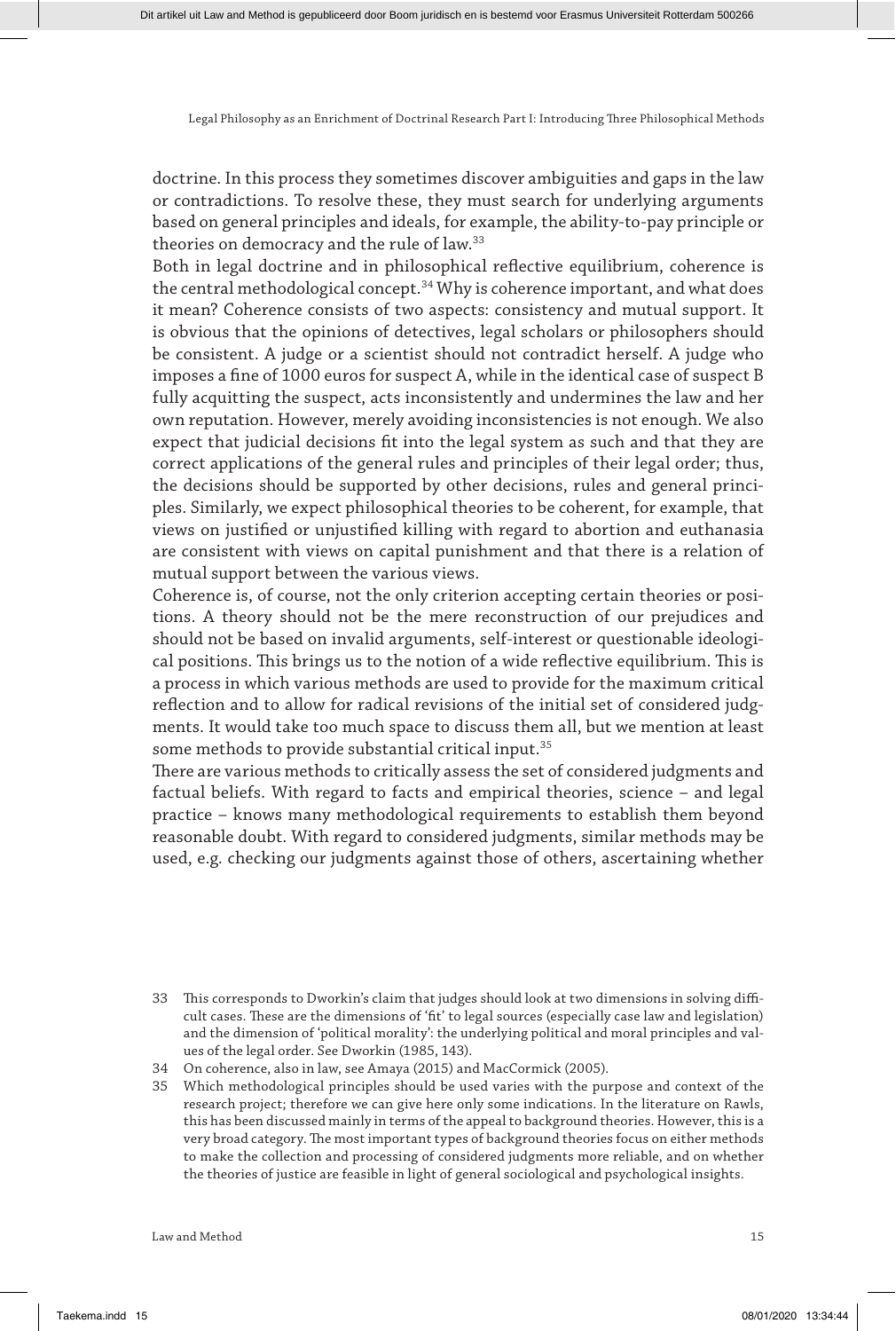we may be biased or self-interested, and so on.<sup>36</sup> We may also widen the set by explicitly broadening our own moral horizon, e.g. by listening to people with different backgrounds and experiences, by reading literature, watching movies and documentaries, by trying to imagine what it would be to live in different circumstances (DePaul 1993). We want our conclusions to be as plausible and broadly acceptable as possible. This implies that we should actively search for means to introduce critical input, include perspectives that are different from our own so that we can really test our considered judgments and our provisional equilibria.

A second set of methodological principles focuses on the output. The account that we come up with should be relatively simple and elegant and easy to apply in practice. It should be complete with regard to what we know of the field of study, and robust, so that it can deal with new cases. It should also be feasible in light of what we know about society and human behaviour.<sup>37</sup>

As a method, reflective equilibrium is dynamic and open to continuing revision. It embraces and invites counterarguments as these can be brought into a new reflective equilibrium process, leading to further revision and refinement.<sup>38</sup> As we have argued previously, normative arguments are merely plausible, they are always defeasible. Reflective equilibrium does not guarantee absolute truth, but it can help to improve the degree of plausibility. The result is always provisional and open to future improvement. Because of its openness to considered judgments and knowledge of various kinds, reflective equilibrium makes it possible to combine philosophical arguments with legal arguments and factual knowledge. For this reason, and because its focus on coherence is similar to legal justification, it is a method that is useful and feasible in the context of interdisciplinary doctrinal research.

## **6. Conclusion**

Doctrinal scholars may sometimes want to include a philosophical dimension in their research. In this article, we have discussed three philosophical methods that can be used by scholars without a philosophical background, namely, argumentation analysis, author analysis and reflective equilibrium.

- 36 One famous method to avoid bias and self-interest is that of Rawls' original position, where persons are required to decide on issues of justice behind a veil of ignorance, not knowing what their personal characteristics and position in society are.
- 37 Rawls (1971/1999) includes general social theory, rational choice theory and psychological theories of moral development to demonstrate that his approach also is feasible in light of those background theories.
- 38 When we present the result of our reflective equilibrium process in a publication, we often simplify the actual process and ignore most of the intermediate stages and the beliefs we have rejected or refined. We present the end result in a coherent form and support it with an argumentation, including arguments pro and contra. We show thus that the coherent end result can take account of the most important beliefs; each of these beliefs can then be seen as arguments for our theory or our conclusion. Although the process is different from that of argumentation analysis, the justification of the result may resemble how we present an argumentation analysis.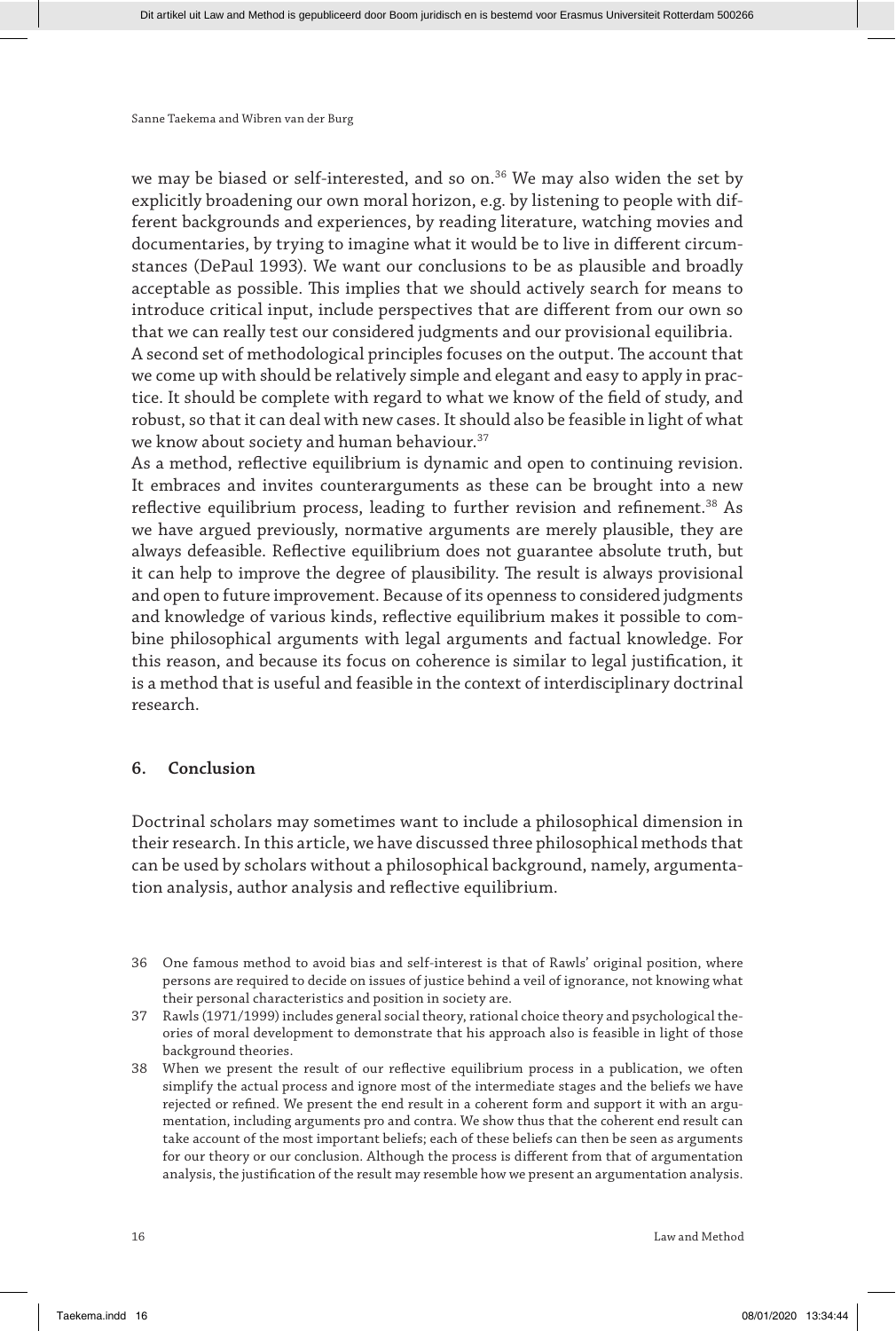In actual research projects, the three methods are not sharply separated; they are usually combined. It would be inefficient if scholars had to reinvent the wheel again and again; therefore, a philosophical subproject should often start with an author analysis of philosophical texts. Are the views of those philosophers sound and convincing? Do the views of different philosophers overlap, diverge or even conflict? This requires an argumentation analysis: what are the arguments pro and contra certain positions, and are these sound and convincing? Subsequently, these arguments and positions can be submitted to a reflective equilibrium process: are they coherent with our considered judgments and with the facts? Perhaps the arguments and positions derived from those philosophers lead to revising our considered judgments, or perhaps the considered judgments lead to criticizing and revising their arguments and views. We continue this process until we have formulated a clear point of view, a coherent theory; we may then incorporate it in our doctrinal research.

Each method can be applied at various levels of sophistication. A doctrinal scholar could attempt to make a comprehensive study of the work of H.L.A. Hart and the body of literature building on and criticizing Hart. She could also merely read Hart's main book and a few of the best-known articles that criticize it. Both choices can be justified. Similar degrees in levels of engagement exist with regard to the other methods. Whatever a researcher decides to do, we hope that this article has at least shown some ways of how to do it. Legal philosophy may sometimes be difficult for doctrinal scholars without a philosophical background, but it is possible and often highly rewarding.

# **References**

- Amaya, A. (2015). *The Tapestry of Reason. An Inquiry into the Nature of Coherence and Its Role in Legal Argument*. Oxford: Hart Publishing.
- Coleman, J. (2004). Methodology. In: J. Coleman, K.E. Himma, & S. Shapiro (eds.). *Oxford Handbook of Jurisprudence and Philosophy of Law* (pp. 311-351). Oxford: Oxford University Press.
- Daniels, N. (1996). *Justice and Justification. Reflective Equilibrium in Theory and Practice*. Cambridge: Cambridge University Press.
- DePaul, M.R. (1993). *Balance and Refinement. Beyond Coherence Methods of Moral Inquiry*. London: Routledge.
- Dickson, J. (2001). *Evaluation and Legal Theory*. Oxford & Portland: Hart Publishing.
- Dworkin, R. (1978). *Taking Rights Seriously*. Cambridge, MA: Harvard University Press.

Dworkin, R. (1985)*. A Matter of Principle*. Cambridge, MA: Harvard University Press.

Elgin, C.Z. (2017). *True Enough*. Cambridge, MA: MIT Press.

- Engster, D. (2015). *Justice, Care and the Welfare State*. Oxford: Oxford University Press.
- Feteris, E. (2017). *Fundamentals of Legal Argumentation. A Survey of Theories on the Justification of Judicial Decisions*. Dordrecht: Springer.

Feteris, E. & Kloosterhuis, H. (2011), Law and Argumentation Theory. Theoretical Approaches to Legal Justification. In: B. Van Klink & S. Taekema (eds.). *Law and Method. Interdisciplinary Research into Law* (pp. 253-273). Tübingen: Mohr Siebeck.

Hart, H.L.A. (1994). *The Concept of Law*. Oxford: Oxford University Press.

Law and Method 17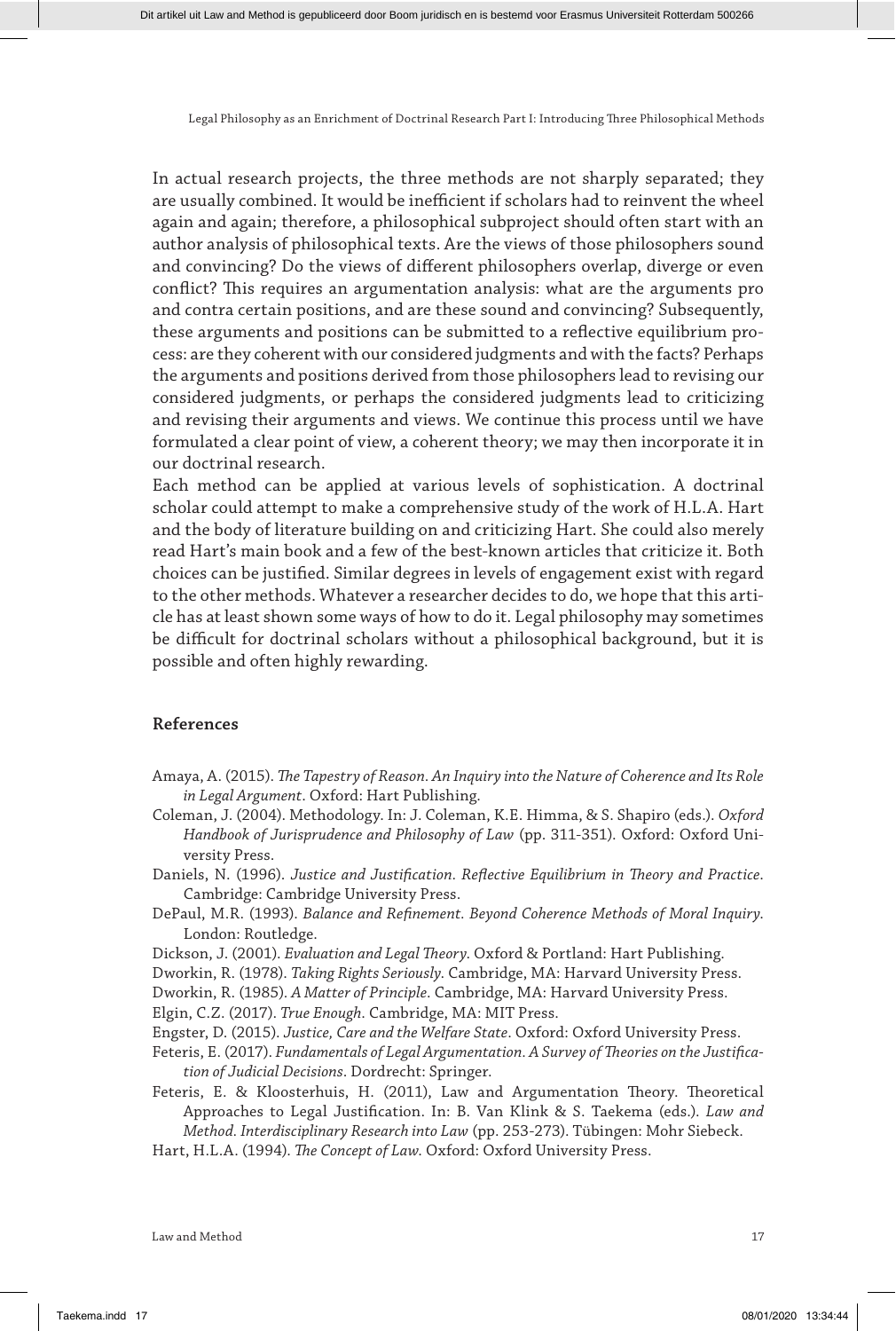Kestemont, L. (2018). *Handbook on Legal Methodology. From Objective to Method*. Cambridge: Intersentia.

- Klatt, M. (2007). Contemporary Legal Philosophy in Germany. *Archiv für Rechts- und Sozialphilosophie, 93*(4), 519-539.
- Kumm, M. (2009). On the Past and Future of European Constitutional Scholarship. *International Journal of Constitutional Law, 7*(3), 401-415.
- Langlinais, A. & Leiter, B. (2016). The Methodology of Legal Philosophy. In: H. Cappelen, T.S. Gendler, & J. Hawthorne (eds.). *The Oxford Handbook of Philosophical Methodology.*  Oxford: Oxford University Press. doi: 10.1093/oxfordhb/9780199668779.013.9.
- MacCormick, N. (2005). *Rhetoric and the Rule of Law: A Theory of Legal Reasoning*. Oxford: Oxford University Press.
- Marmor, A. (2018). Two Rights of Free Speech. *Ratio Juris, 31*(2), 139-159.
- Mill, J.S., edited by Collini, S. (1989). *On Liberty, with The Subjection of Woman and Chapters on Socialism*. Cambridge: Cambridge University Press.
- Pierik, R. (2018). Mandatory Vaccination: An Unqualified Defence. *Journal of Applied Philosophy, 35*(2), 381-398.
- Postema, G. (1998). Jurisprudence as Practical Philosophy. *Legal Theory, 4*(3), 329-357.
- Rawls, J. (1951/1999). Outline of a Decision Procedure for Ethics. *Philosophical Review, 60*(2), 177-197; reprinted in: S. Freeman (ed.). *John Rawls. Collected Papers* (pp. 1-19). Cambridge, MA: Harvard University Press.
- Rawls, J. (1971/1999). *A Theory of Justice*. Cambridge, MA: The Belknap Press of Harvard University Press.
- Robeyns, I. (2008). Ideal Theory in Theory and Practice. *Social Theory and Practice, 34*(3), 341-362.
- Smits, J. (2017). What is Legal Doctrine: On the Aims and Methods of Legal-Dogmatic Research. In: R. van Gestel, H.-W. Micklitz, & E. Rubin (eds.). *Rethinking Legal Scholarship: A Transatlantic Dialogue* (pp. 207-228). Cambridge: Cambridge University Press.
- Taekema, S. (2011). Relative Autonomy. A Characterization of the Discipline of Law. In: H.S. Taekema & B.M.J. van Klink (eds.). *Law and Method. Interdisciplinary Research into Law* (pp. 33-52). Tübingen: Mohr Siebeck.
- Taekema, S. & van der Burg, W. (2015). Introduction: The Incorporation Problem in Interdisciplinary Legal Research Part 1: Theoretical Discussions. *Erasmus Law Review, 8*(2), 39-42. doi: 10.5553/ELR.000050.
- Tamanaha, B.Z. (1996). The Internal/External Distinction and the Notion of a "Practice" in Legal Theory and Sociolegal Studies. *Law & Society Review, 30*(1), 163-204. doi: 10.2307/3054037.
- Van der Burg, W. (2014). *The Dynamics of Law and Morality. A Pluralist Account of Legal Interactionism.* Farnham: Ashgate.
- Van der Burg, W. (2019). The Merits of Law: An Argumentative Framework for Evaluative Judgements and Normative Recommendations in Legal Research. *Archiv für Rechtsund Sozialphilosophie, 105*(1), 11-43.
- Van der Burg, W. & Van Willigenburg, T. (1998) (eds.). *Reflective Equilibrium: Essays in Honour of Robert Heeger*. Dordrecht: Kluwer Academic Publishers.
- Van Gestel, R., Micklitz, H.-W., & Rubin, E. (2017). Introduction. In: R. van Gestel, H.-W. Micklitz, & E. Rubin (eds.). *Rethinking Legal Scholarship: A Transatlantic Dialogue* (pp. 1-27). Cambridge: Cambridge University Press.
- Van Klink, B. & Taekema, S. (eds.). (2011). *Law and Method. Interdisciplinary Research into Law*. Tübingen: Mohr Siebeck.
- Vilaça, G.V. (2015). Why Teach Legal Theory Today? *German Law Journal, 16*(4), 781-820. Retrieved from https://heinonline.org/HOL/P?h=hein.journals/germlajo16&i=794.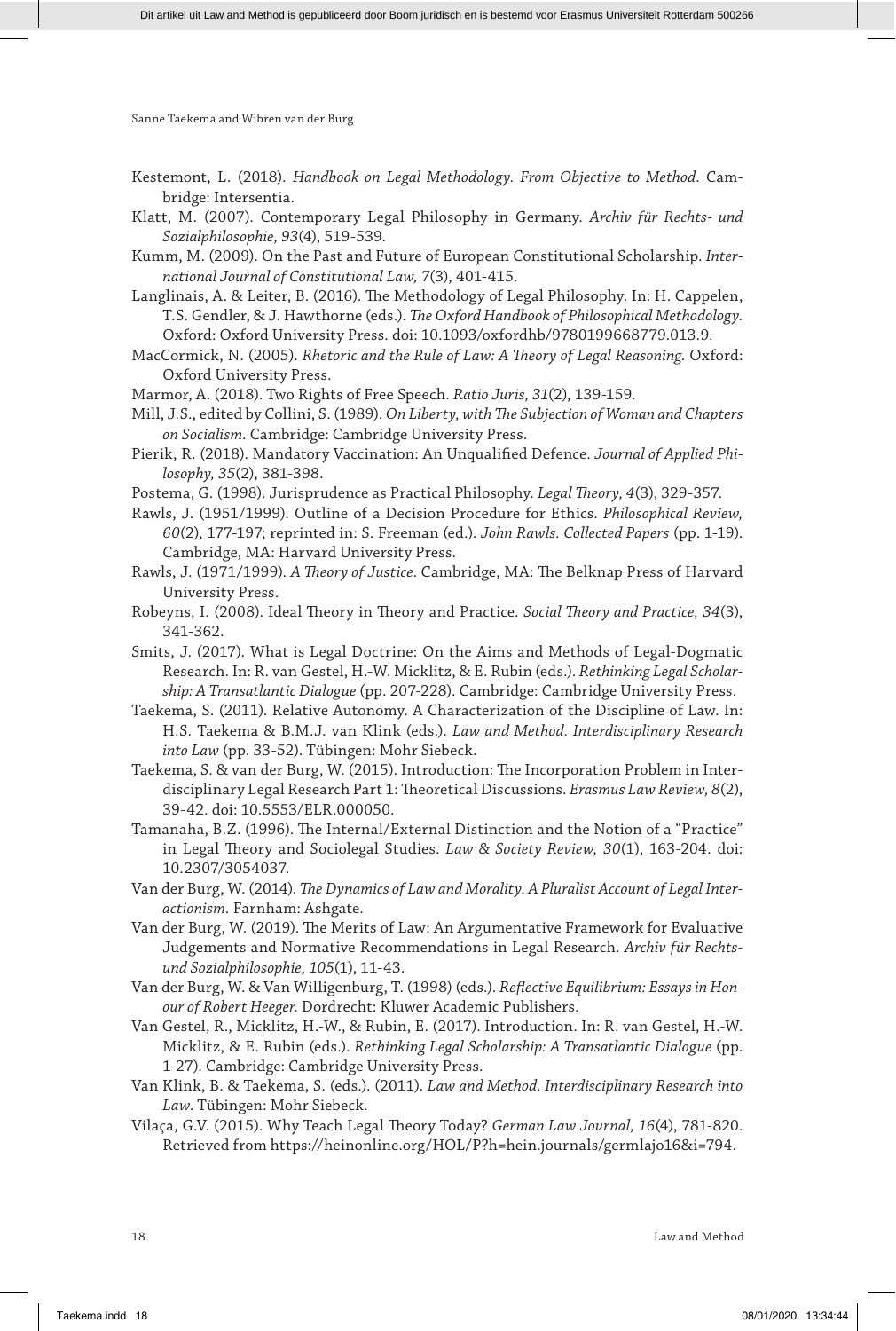- Vranken, J.B.M. (2012). Exciting Times for Legal Scholarship. *Law and Method, 2*(2), 42-62. doi: 10.5553/ReM/221225082012002002004.
- Warren, S.D. & Brandeis, L.D. (1890). The Right to Privacy. *Harvard Law Review, 4*(5), 193-220. doi: 10.2307/1321160.
- Watson, A. (1974/1993). *Legal Transplants. An Approach to Comparative Law*. Athens and London: University of Georgia Press.

Law and Method 19